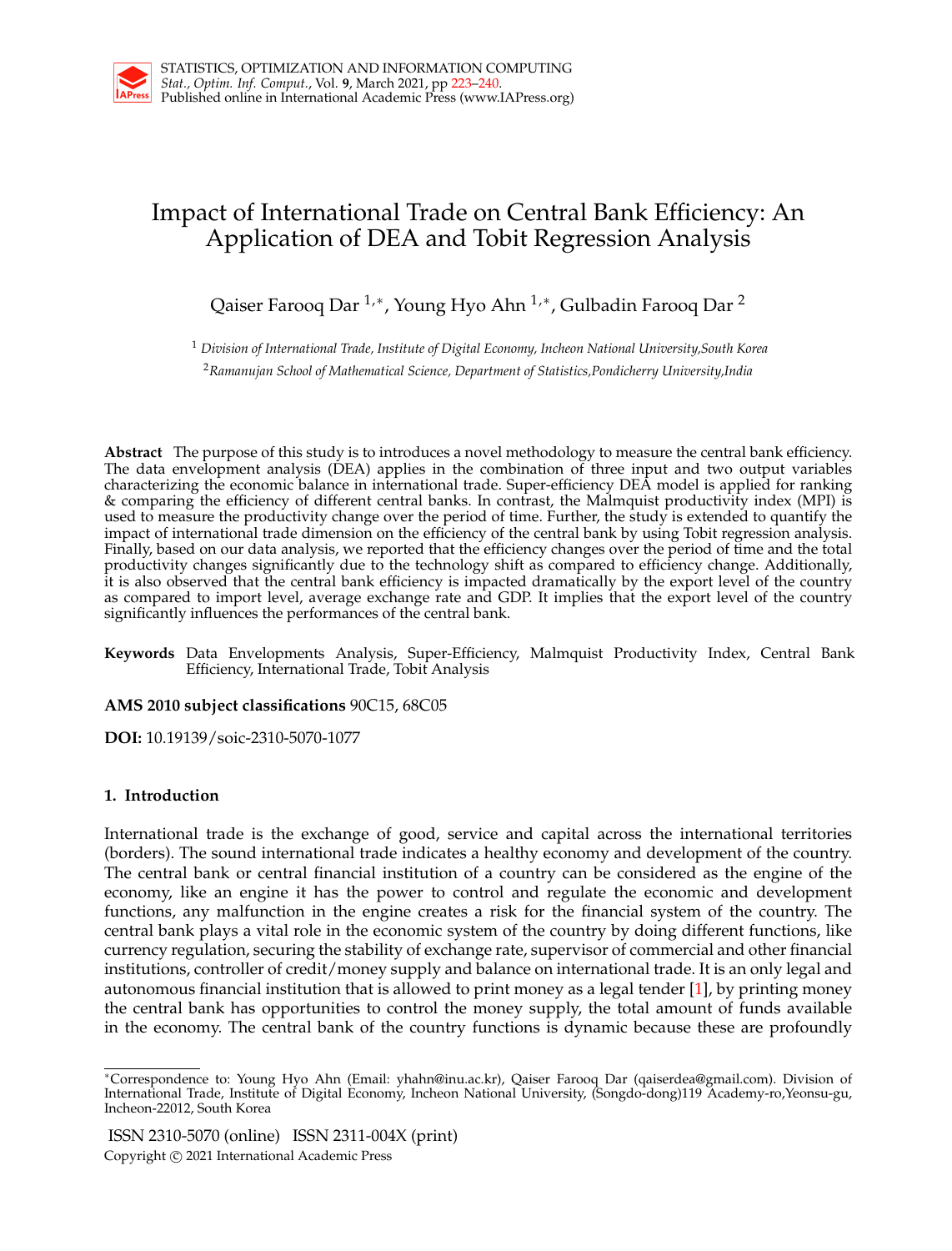impacted by export and import level of the country. The intervention of foreign exchange and currencies affects the international trade of the nation [2]. Central bank intervention and trading rule profits in the foreign exchange market are also crucial for a healthy economic environment of the nation [3]. The cross-national dynamic diffusion of central bank independence by examining the impact of cohesive and role-equivalent trade relation between countries given by [4]. It was also observed that central bank efficiency is effecting by economic variables [5]. The job of central bankers is to conduct monetary policy to promote price stability, sustainable growth, and a stable financial system of the country [6].

There has not been extensive work and research done, especially on the evaluation of central bank efficiency and impact of international trade on central bank efficiency. The evaluation of central bank productivity and efficiency is not only complicated but also challenging aspect of research in the field of management, economics, statistics and applied operation research. It is because the policy of every central bank is not unique. In this study, we have selected the identical type input and output variables for the efficiency evaluation of each central bank. Central bank efficiency is a reasonably abstract concept that encapsulates several areas ranging from the roles that are appropriate for central banks to perform and to cost-effectiveness in a narrower sense proposed by [7]. Although research on the impact of international trade on the central bank has not reported in the literature, the central bank efficiency is already published in  $[8, 6, 9]$ . The econometric analysis was conducted on the market efficiency and transparency of the central bank in the case of the United States given by  $[10]$ . The technical efficiency analysis and effectiveness of the central bank intervention given in [11]. DEA and stochastic frontier regression (SFR) applied for the measurement of operational efficiency in a sample of 32 central banks [12] for the year 2001. Effect of non-bank financial intermediation on bank efficiency in the eight EU jurisdictions individually monitored under the Financial Stability Board (FSB) Global Shadow Banking Monitoring Report in the period 2014-2016.The efficiency analysis is conducted by applying a profitbased input-oriented DEA variable returns-to-scale model in a two-stage procedure given in [13] and analysis provides unique initial evidence in favour of the hypothesis that increased non-bank financial intermediation might result into a reduction of bank profitability.

It is essential to present the main approaches of efficiency evaluation as they reveal the foundation for the methodological framework. The term efficiency as a definition and measurement was first introduced by [14]. There are broadly three approaches to efficiency measurement: ratio analysis approach, which is considered to be easiest among all three methods. However, it provides a partial measure of efficiency and sometimes it gives misleading results given by [15]. It is also challenging to rank Decision-Making Units (DMUs) based on these partial ratios in multi-input multi-output case, as one ratio will better for one DMU and other for another DMU. However, the overall measure of efficiency can be measured by calculating several ratios simultaneously. Another one is regression analysis approaches, exploration of the association between independent variables (inputs) and at most two dependent variables (outputs). The relationships between these two variables are usually represented by fixed structural forms such as multiple linear regression forms [16], whose estimation in our context aims to identify the efficiency. This method examines the average expected quantity of output for each amount of inputs used, and the main advantage of regression analysis over the ratio analysis is that it can accommodate multiple inputs data responsible for the production of particular output, which is not possible in case of ratio analysis.

Frontier Analysis is another approach of efficiency evaluation given by [17]. The frontier analysis is a robust analysis which can adapt several inputs and several outputs in a single measurement. Furthermore, the frontier analysis evaluates the maximum efficiency rather than average efficiency. The frontier analysis approach is further divided into two classes parametric and non-parametric. DEA is a non-parametric optimization and analytical methodology used for efficiency evaluation. The advantage of DEA is to evaluate efficiency without knowing the shape of the production of DMUs and to provide enough knowledge about the benchmark information [18]. The main objective of this study is to evaluate the efficiency of central's banks of the 17 Asian countries and explore the impact and connection of central bank efficiency with international trade.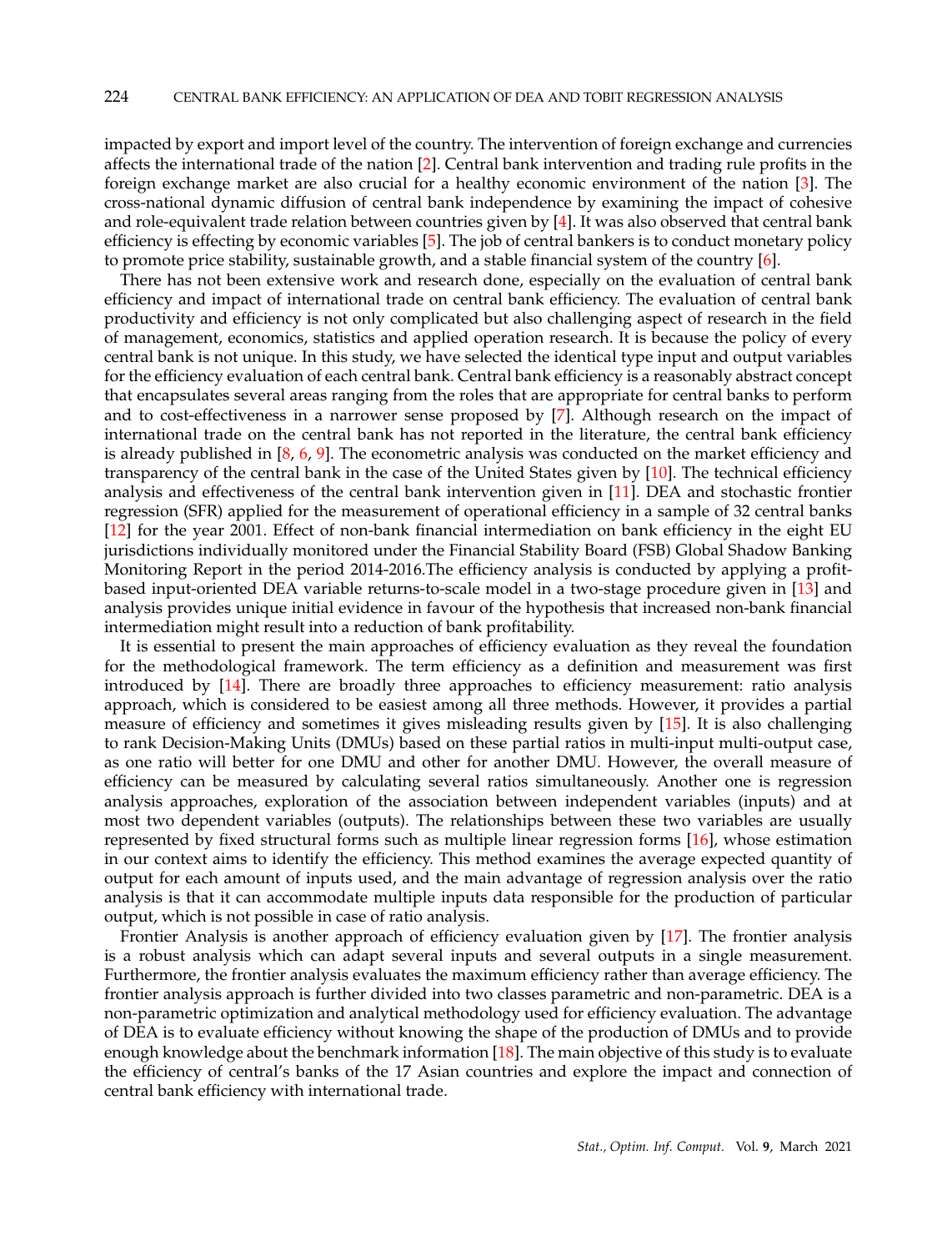## **2. Literature review**

The concept of efficiency evaluation was first proposed by [17]. He considered ratio in the form of input and outputs to measure the efficiency, which in turn have mathematical limitations for handling in the context of multiple inputs and multiple outputs. Almost after twenty years, [18] propose a CCR model based on Farrell's idea to assess the relative efficiency of DMU in case of multi-input and multi-output, titled it as DEA. The basic idea behind the DEA model is to formulate the optimization problem to identify the best-practised DMU, which makes an efficient frontier. Furthermore, it finds the efficiency of non-frontier DMUs and identifies benchmarks against which such inefficient DMUs can be compared. As this model was based on constant returns to scale (CRS) assumption, it was further extended by [19] in case of variable returns to scale (VRS) assumption by introducing convexity constraint in CCR-DEA model. Since the advent of DEA in 1978, there is an impressive growth in both theoretical and applied aspects. In theoretical aspects, various models were proposed to estimate different efficiency measures wherein the latter case. The proposed models were used as a performance assessment tools in a variety of organizations like banking, education, health-care, agriculture, production companies, airports and many more profit as well as non-profit organizations as reported in a survey and analysis of the first 40 years of scholarly literature in DEA [20].

DEA is a linear programming based technique for measuring the relative efficiency of DMUs, and therefore hypothesis testing is considered to be a difficult task. Sensitivity analysis will be used to verify and to estimate the robustness of efficiency scores obtained by DEA [21]. The CCR and BBC model of DEA are categorized as radial measure efficiency because both are dealing directly with the inputs and outputs of a DUM [22]. These models can solve by using either input orientation at a fixed level of output or output orientation at a fixed level of input or mixed-orientation varying both input and outputs at an optimal level [23]. A non-oriented and non-radial measure of efficiency was proposed by [24], which is not dealing with the inputs and outputs of DMU directly but dealing with input excesses and output shortfall called slack based measure (SBM) of efficiency. SBM also introduces the concept of weak and strong theory of efficiency.

DEA classifies the DMUs into two diverse, efficient and inefficient groups. Unlike the inefficient DMUs, the efficient ones cannot be ranked based on their efficiencies score because of having the same efficiency score of unity. It is not, however, reasonable to claim that efficient DMUs have the same performance in actual practice [25]. To overcome this drawback from the DEA methodology concept super-efficiency was introduced by [25, 26, 27], which is the most powerful approach for rank the DMUs. The same methodology was applied in case of the SBM approach given by [28].

Productivity and efficiency of an organization are interconnected. However, the effectiveness of DMU is static as it does not consider the time for production, whereas productivity is based on time. DEA window analysis is a suitable approach to estimate the efficiency change over time given by [29, 30]. However, it neglects the effect of technological change over time and assigns any technological change as of technical efficiency change. Several methods could be used to evaluate productivity change, which includes Fisher index, Tornqvist index and the Malmquist Index. Among the three, Malmquist Total Factor Productivity (TFP) index is used most often to evaluate productive change given by [31] and use of MPI is based on distance function in DEA proposed by [32]. Evaluation and analyse of the efficiency and productivity of 3 public, 6 private and 6 foreign deposit banks operating in the Turkish banking sector given in [33], with the help of DEA and MPI. Performance of non-banking finance companies (NBFC) in the Indian context using two stage DEA was given by [34], and Multi-period performance evaluation of Indian commercial banks by using DEA and MPI given by [35]. Bias-corrected network DEA is used to measure the efficiency of total National Innovation Systems (NIS) and the efficiency of the other sub-processes within the system given by [36]. Whereas, in case of input and output variables are not known with absolute precision in DEA we can use Fuzzy DEA as shown in [37] with different approaches.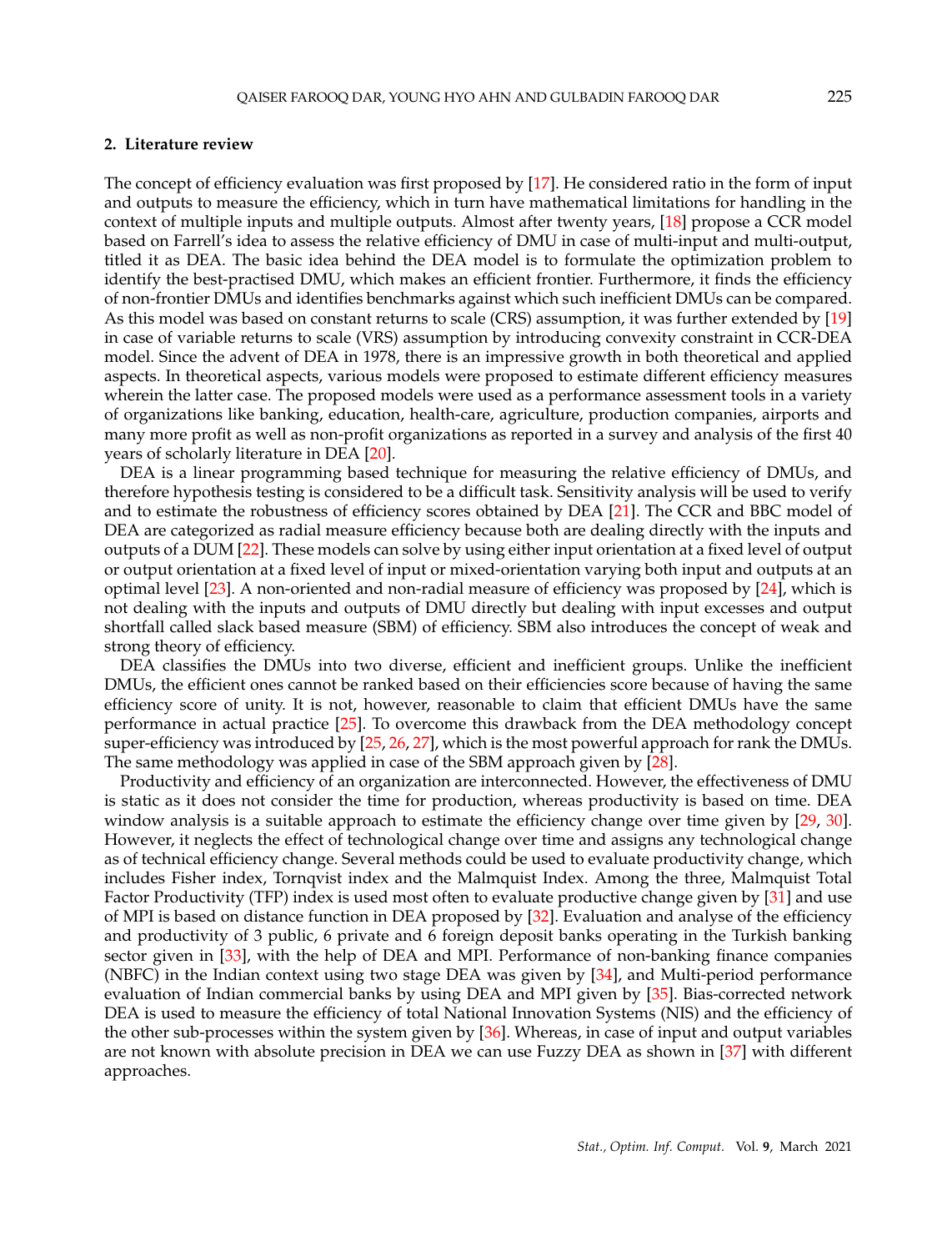Tobit model also called a censored regression model to estimate linear relationships between variables and first time introduced in DEA by [38]. The Tobit regression analysis was also used to identify the main influencing factors in banking efficiency [39]. It was shown that the capital adequacy ratio has a statistically significant adverse impact on the performance of banks [40] and which may reflect a riskreturn trade-off in the banking sector. The DEA can be used in every aspect of research where the input and outputs are to be considered for the productivity and efficiency of DMU. There is a continuous and exponential growth of publication related to the application of DEA [20] from the last four decades (1978-2016).

In this study, we are using a non-parametric deterministic frontier DEA approach for estimating the efficiency of different central banks in case of 17 Asian countries. The study is further extended to quantify the cause and impact on the relationship between the efficiency of the central bank and international trade dimension by using the Tobit regression model.The existing literature of efficiency technique DEA are used with different application. The impact of international trade on central bank efficiency was derive from existing literature of DEA and Tobit regression. The paper structure includes, section first is on the overview of international trade, central bank and approaches of efficiency evaluation techniques. The second section is based on the brief literature review about DEA, MPI, Tobit regression analysis and its application in banking. DEA, MPI and Tobit regression analysis methodology are discussed in the third section. The fourth section is based on empirical analysis, including data description and selection of input & output variables. Significant development of studies where discussed with empirical data, results, and conclusion is in the final section.

## **3. Material and methods**

This study based on the evaluation and estimation of central bank efficiency by using a non-parametric approach called DEA. It is a linear programming based technique for estimating the relative efficiency of organizational units together with multiple inputs and outputs. The mathematical formulations of DEA are based on two orientations (input and output). In this study, we are using input orientation in case of both constant and variable returns to scale. The non-oriented and non-radial measure of efficiency called SBM approach and super efficiency SBM approach is used for the ranking of DMUs. Apart from this, Tobit analysis is used to identify the main influencing factors of international trade on central bank efficiency.

# *3.1. Radial measures of DEA in case of CRS and VRS*

The mathematical formulation of DEA with the assumption of CRS was given by [18]. Let *xij* and *y*<sub>rj</sub> denote the *i*<sup>th</sup>; (*i* = 1, 2, 3, ..., *m*) input and *r*<sup>th</sup>; (*r* = 1, 2, 3, ..., *s*) output of *j*<sup>th</sup> DMU (*j* = 1, 2, 3, ..., *n*) respectively. The efficiency of *k th* DMU is denoted by and standard envelopment form of inputorientation CCR-DEA model as;

$$
\theta_k^* = \text{Minimise } \theta_k
$$
\n
$$
\text{Subject to}
$$
\n
$$
\sum_{j=1}^n y_{rj} \lambda_j - s_r^+ = y_{rk} \, ; \, \forall r = 1, 2, 3, \dots \text{s}
$$
\n
$$
\sum_{j=1}^n x_{ij} \lambda_j + s_i^- = \theta_k x_{ik} \, ; \, \forall i = 1, 2, 3 \dots \text{m}
$$
\n
$$
s_r^+ \geq 0 \, , s_i^- \geq 0 \, \text{and } \lambda_j \geq 0 \, ; \forall j = 1, \dots \text{n}.
$$
\n
$$
(3.1.1)
$$

To get valid returns on the scale, Banker, Charnes and Cooper in 1984 have extended DEA to the case of VRS by adding one more constraint known as convexity constraint in CRR envelopment model given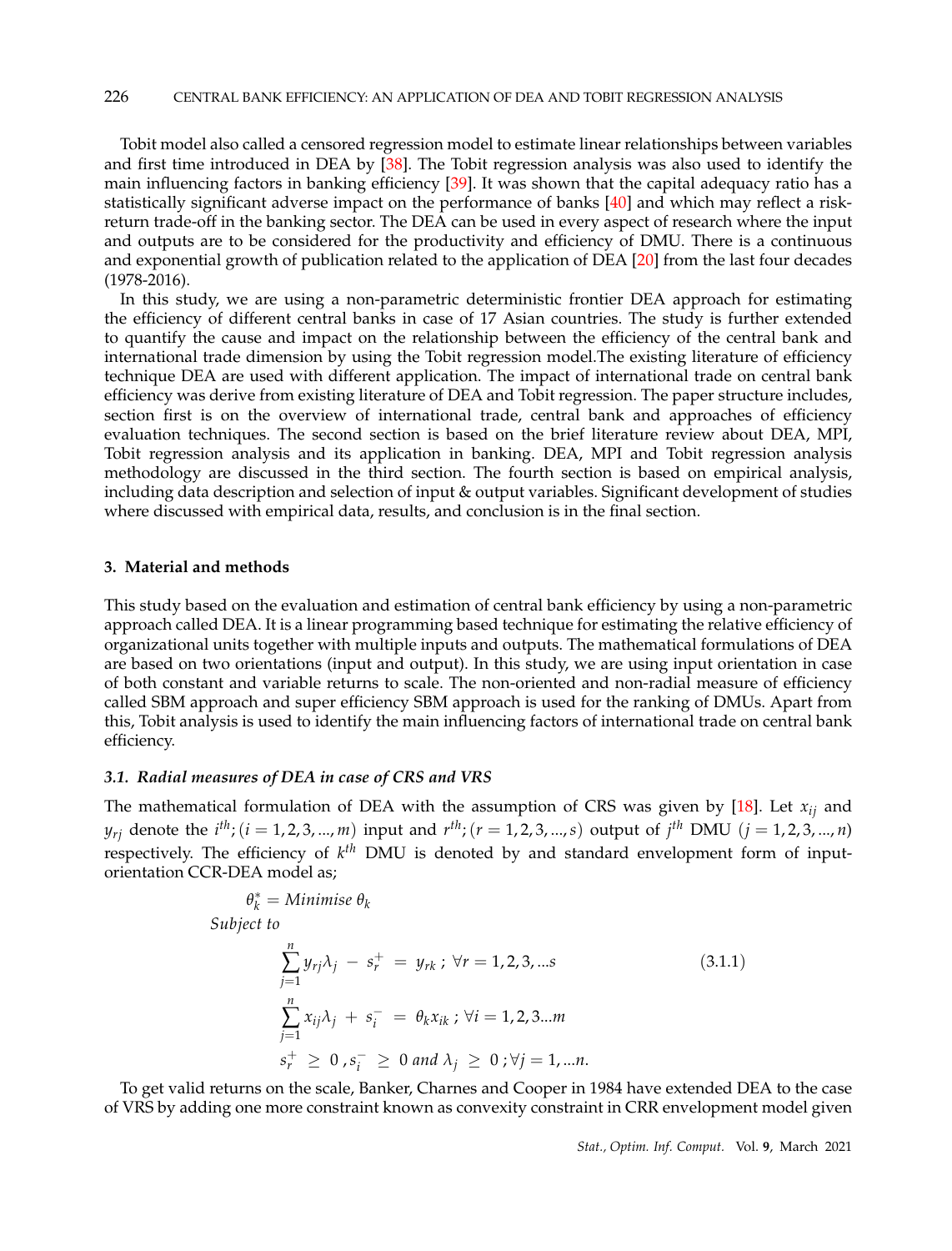by [19]. The purpose of this envelopment form is to point out the most efficient scale size for each DMU and at the same time to identify its technical efficiency. Following is the envelopment form of BCC-DEA model with input-orientation.

$$
\theta_k^* = \text{Minimise } \theta_k
$$
\n
$$
\text{Subject to}
$$
\n
$$
\sum_{j=1}^n y_{rj} \lambda_j - s_r^+ = y_{rk} ; \forall r = 1, 2, 3...s
$$
\n
$$
\sum_{j=1}^n x_{ij} \lambda_j + s_i^- = \theta_k x_{ik} ; \forall i = 1, 2, 3...m
$$
\n
$$
\sum_{j=1}^n \lambda_j = 1 ; \forall j = 1, 2, 3...n
$$
\n
$$
s_r^+ \geq 0, s_i^- \geq 0 \text{ and } \lambda_j \geq 0
$$
\n
$$
(3.1.2)
$$

Where  $x_{ik}$  and  $y_{rk}$  are the inputs and outputs of  $k^{th}$  DMU (which is under evaluation).

*<sup>k</sup>* = *Minimise θ<sup>k</sup>*

The input excesses and output shortfalls are denoted by  $s_i^ \overline{s}$ <sub>*i*</sub> ; (*i* = 1, 2, 3, ..., *m*) and *s*<sub>*r*</sub><sup>+</sup> ; (*r* = 1, 2, 3, ..., *s*) are also known as input and output slacks. The DMU which is under evaluation is said to be efficient if and only if  $\theta_k^* = 1$  and all the slacks must be zero i.e.,  $s_r^+ = 0$  and  $s_i^- = 0$ . If  $\theta_k^* = 1$ , but one the slack is non zero. Then DMU under evaluation is said to be week efficient otherwise if  $\theta_k^* < 1$ , then the DMU which is under evaluation is said to be inefficient.

CCR efficiency is the combination of purely technical and scale efficiencies and whereas BCC efficiency is only pure technical efficiency excluding scale efficiency. Thus, the radial difference between the CCR frontier and BCC frontier is called as scale inefficiency. Thus, we have an equation for scale efficiency of *k th* DMU as;

$$
Slale Efficienc(SE) = \frac{CCR \ Efficiecy(\theta_{k-CCR}^*)}{BCC \ Efficiency(\theta_{k-BCC}^*)}
$$
 (1)

Thus any DMU with both CCR and BCC efficiency can be scale efficient and are called as most productive scale size (MPSS).

#### *3.2. SBM Efficiency Model in DEA*

A non-oriented and non-radial measure of efficiency, which deals with input excesses and output shortfall of DMU is called the slack-based measure of efficiency was given by [24]. The mathematical formulation is defined as: Let  $x_{ij}$  and  $y_{rj}$  denote the  $i^{th}$ ; ( $i = 1, 2, 3, ..., m$ ) input and  $r^{th}$ ; ( $r = 1, 2, 3, ..., s$ ) output of  $j<sup>th</sup>$  DMU  $(j = 1, 2, 3, ..., n)$  respectively. It is assumed that the data set is known and strictly positive. The production possibility set *P* of *DMU<sup>k</sup>* is defined as:

$$
P = \{ (x_{ik}, y_{rk}) / x_{ik} \ge \lambda_j x_{ij} ; y_{rk} \le \lambda_j y_{rj} \ \forall \lambda_j \ge 0 ; j = 1, 2, 3, \dots n \} \forall i, r
$$
 (II)

P is closed and convex set with boundary points as the efficient production frontier. The relative reduction rate of *i th* input and *j th* output for the *k th* DMU is defined as:

 $(x_{ik} - s_i^-)$  $\binom{ }{i}/x_{ik}$  ⇒ Relative Reduction Rate of i<sup>th</sup> input in k<sup>th</sup>DMU.  $(y_{rk} + s_i^+$  $\langle i \rangle / y_{rk}$  ⇒ Relative Reduction Rate of  $r^{th}$  output in k<sup>th</sup>DMU.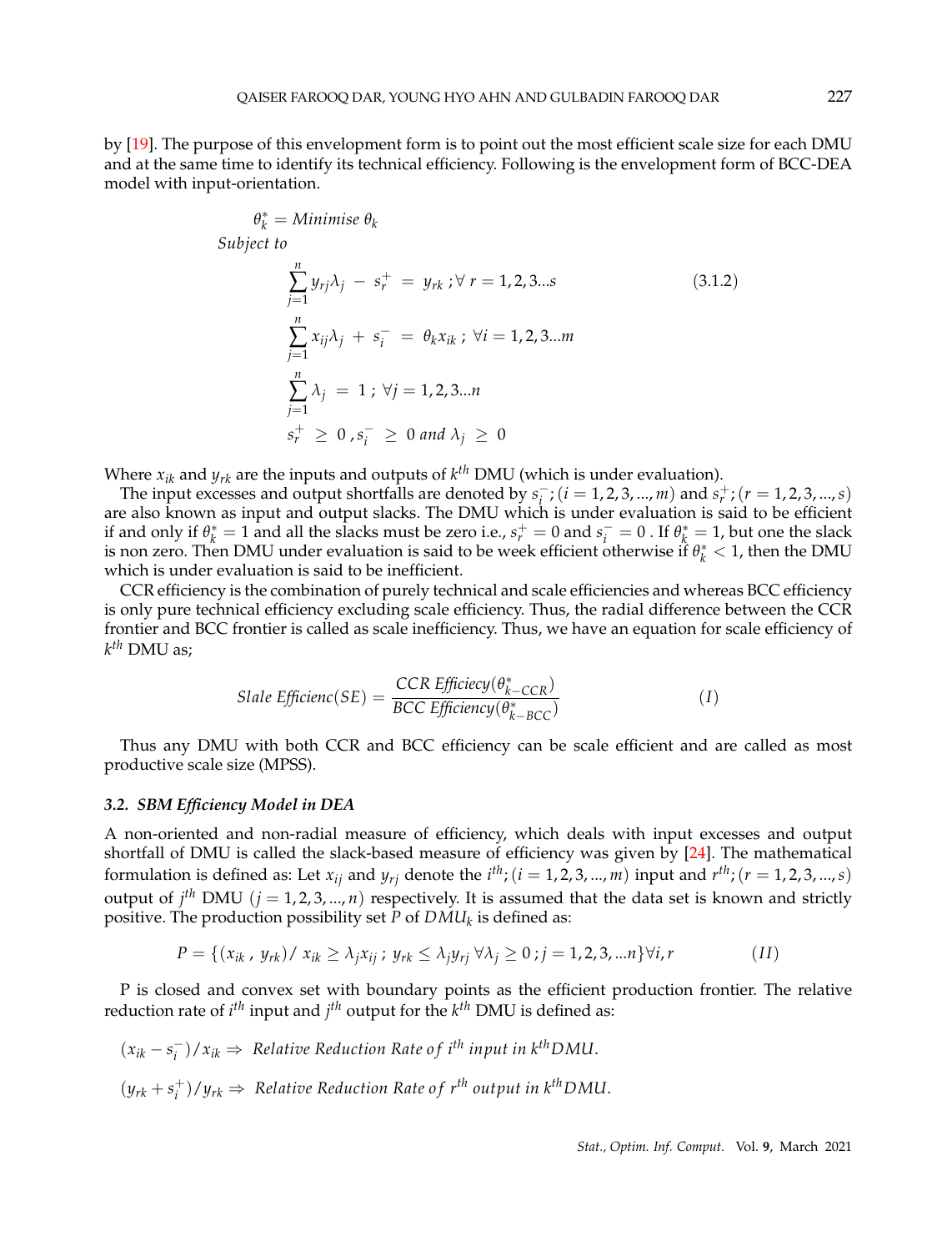Where  $s_i^ \frac{1}{i}$  and  $s_r^+$  is the input and output slacks of  $DMU_k$  respectively.

Let  $\rho_k$  be the inefficiency rate of  $DMU_k$  assessing the m-inputs and s-outputs is defined as:

$$
\rho_k = \left[ \frac{1}{m} \sum_{i=1}^{m} \left( \frac{x_{ik} - s_i^-}{x_{ik}} \right) \right] * \left[ \frac{1}{s} \sum_{r=1}^{s} \left( \frac{y_{rk} + s_r^+}{y_{rk}} \right) \right]^{-1}
$$

The interpretation of non-oriented and non-radial DEA technique SBM is minimizing the above inefficiency rate directly on the base of slacks, subject to production possibility set P and standard mathematical form is given below:

$$
Min\rho_k^* = \frac{1 - \frac{1}{m} \sum_{i=1}^m \frac{s_i^-}{x_{ik}}}{1 + \frac{1}{s} \sum_{r=1}^s \frac{s_r^+}{y_{rk}}}
$$
  
\nSubject to  
\n
$$
\sum_{j=1}^n \lambda_j x_{ij} + s_i^- = x_{ik}; \forall i = 1, 2, 3, ..., m.
$$
  
\n
$$
\sum_{j=1}^n \lambda_j y_{rj} - s_r^+ = y_{rk}; \forall r = 1, 2, 3, ..., s
$$
  
\n
$$
\lambda_j \ge 0; s_i^- \ge 0; s_r^+ \ge 0; \forall j = 1, 2, 3, ..., n.
$$
\n(3.2.2)

Where  $x_{ik}$  and  $y_{rk}$  are the inputs and outputs of the  $DMI_k$  under evaluation.  $s_i^- \geq 0$ ; (*i* = 1, 2, 3, . . . *m*) and  $s_r^+ \geq 0$ ; ( $r = 1$ , 2, 3, . . . *s*) are the input excess and output shortfalls, also referred to as slacks. The converted linear form of SMB-model by Charnes-Cooper transformation is as given below;

Min 
$$
\tau_k^* = t - \frac{1}{m} \sum_{i=1}^m \frac{S_i^-}{x_{ik}}
$$
  
\nSubject to  
\n
$$
t + \frac{1}{s} \sum_{r=1}^s \frac{S_r^+}{y_{rk}} = 1
$$
\n
$$
\sum_{j=1}^n \Lambda_j x_{ij} + S_i^- = tx_{ik}; \forall i = 1, 3, ..., m.
$$
\n
$$
\sum_{j=1}^n \Lambda_j y_{rj} - s_r^+ = ty_{rk}; \forall r = 1, 2, 3, ..., s.
$$
\n
$$
S_i^- \ge 0 \; ; \; S_r^+ \ge 0 \; ; \; t \ge 0 \; and \; \Lambda_j \ge 0; \forall j = 1, 2, 3, ..., n.
$$
\n(3.2.2)

Let an optimal solution of the mathematical model (3.2.2) be  $(\tau_k^*, t^*, \Lambda^*, S^{-*}, S^{+\ast})$ . Then we have an optimal solution of SBM- model is defined as:

$$
\rho^* = \tau^*, \ \lambda^* = \frac{\Lambda^*}{t^*}, \ s^{-*} = \frac{S^{-*}}{t^*} \ \text{and} \ \ s^{+*} = \frac{S^{+*}}{t^*}
$$
 (III)

On the base of an optimal solution given in equation (III), we decide whether *DMU<sup>k</sup>* which is under evaluation is efficient or inefficient. Where,in the case of SBM modal of VRS, can be expressed by adding the convexity constraint into the linear programming problem (3.2.2).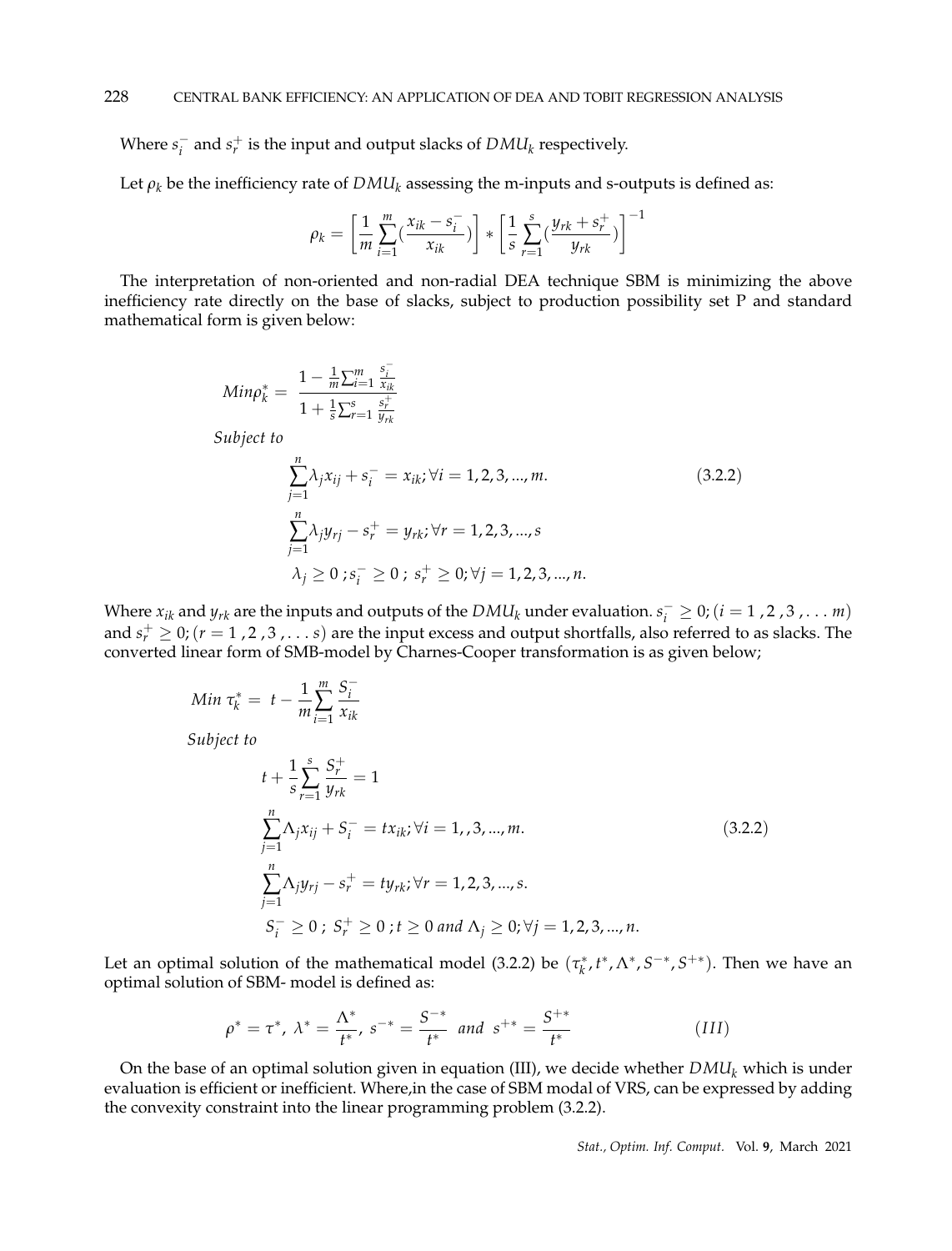#### *3.3. SBM Super-Efficiency DEA Model*

Generally speaking, multiple DMUs can have the "full efficient status" with a DEA score of one in conventional DEA models. Thus, it is difficult to rank the DMUs as many of them are of having the same efficiency of value one. In order to discriminate these DMUs, another model will be used through the super efficiency of a specific DMU [24, 27, 41] which discriminates between these efficient DMUs and ranks them by assigning the efficiency score greater than1. Super efficiency refers to an amended DEA score in which the DMU can obtain a score of technical efficiency more excellent than one because each DMU is not permitted to use itself as a peer. In this section, we are discussing the super efficiency which is an extension of DEA efficiency in which efficient DMUs can obtain the efficiency scores greater than unity and each DMU is not allowed to use itself as a peer. Let us assume *k th* DMU is SBM-efficient, i.e.  $\rho_k^* = 1$  are using  $x_i$ ; ( $i = 1, 2, 3, ..., m$ ) and  $y_r$ ; ( $r = 1, 2, 3, ..., s$ ) respectively. Then the mathematical formulation of slack-based super-efficiency of  $(x_k, y_k)$  as the optimal objective function value  $\rho_k^*$  of the following model:

Min 
$$
\tau_k^* = t - \frac{1}{m} \sum_{i=1}^m \frac{S_i^-}{x_{ik}}
$$

*Subject to*

$$
t + \frac{1}{s} \sum_{r=1}^{s} \frac{S_r^+}{y_{rk}} = 1
$$
  

$$
\sum_{j=1, j \neq 1}^{n} \Lambda_j x_{ij} + S_i^- = tx_{ik}; \forall i = 1, 2, 3, ..., m.
$$
  

$$
\sum_{j=1, j \neq 1}^{n} \Lambda_j y_{rj} - s_r^+ = ty_{rk}; \forall = 1, 2, 3, ..., s.
$$
  

$$
\sum_{j=1, j \neq 1}^{n} \Lambda_j = t; \forall t \ge 0; \forall j = 1, 2, 3, ..., n.
$$
  

$$
S_i^- \ge 0; S_r^+ \ge 0; t \ge 0 \text{ and } \Lambda_j \ge 0
$$
 (3.3.1)

The super-efficiency in powerful approach for rank DMUs efficiency obtained SMB DEA model. We can rank efficient DMUs by solving the model (3.3.1) for each efficient DMU. For efficient DMUs have super-efficiency score greater than or equal to unity, while inefficient DMUs have super-efficiency score less than unity.

#### *3.4. Malmquist Productivity Index (MPI) in DEA*

In this section, we are discussing the MPI to measure the productivity change over the period of time. MPI is based on the two distance function with respect time periods, and the main advantage is to decompose the total productivity change into two mutually exclusive and exhaustive components by [32]. These two components can be identified as catching up and innovation, respectively. MPI is defined as the ratio of two distance function of  $k^{th}$  DMU  $(k = 1, 2, 3, ..., n)$  with reference to the period t and (t+1) is as follows:

$$
M_k(x_t, y_t, x_{t+1}, y_{t+1}) = \left[ \left( \frac{D_0^t(x_{t+1}, y_{t+1})}{D_0^t(x_t, y_t)} \right) \times \left( \frac{D_0^{t+1}(x_{t+1}, y_{t+1})}{D_0^{t+1}(x_t, y_t)} \right) \right]^{\frac{1}{2}}
$$
(3.4.1)

*Stat., Optim. Inf. Comput.* Vol. **9**, March 2021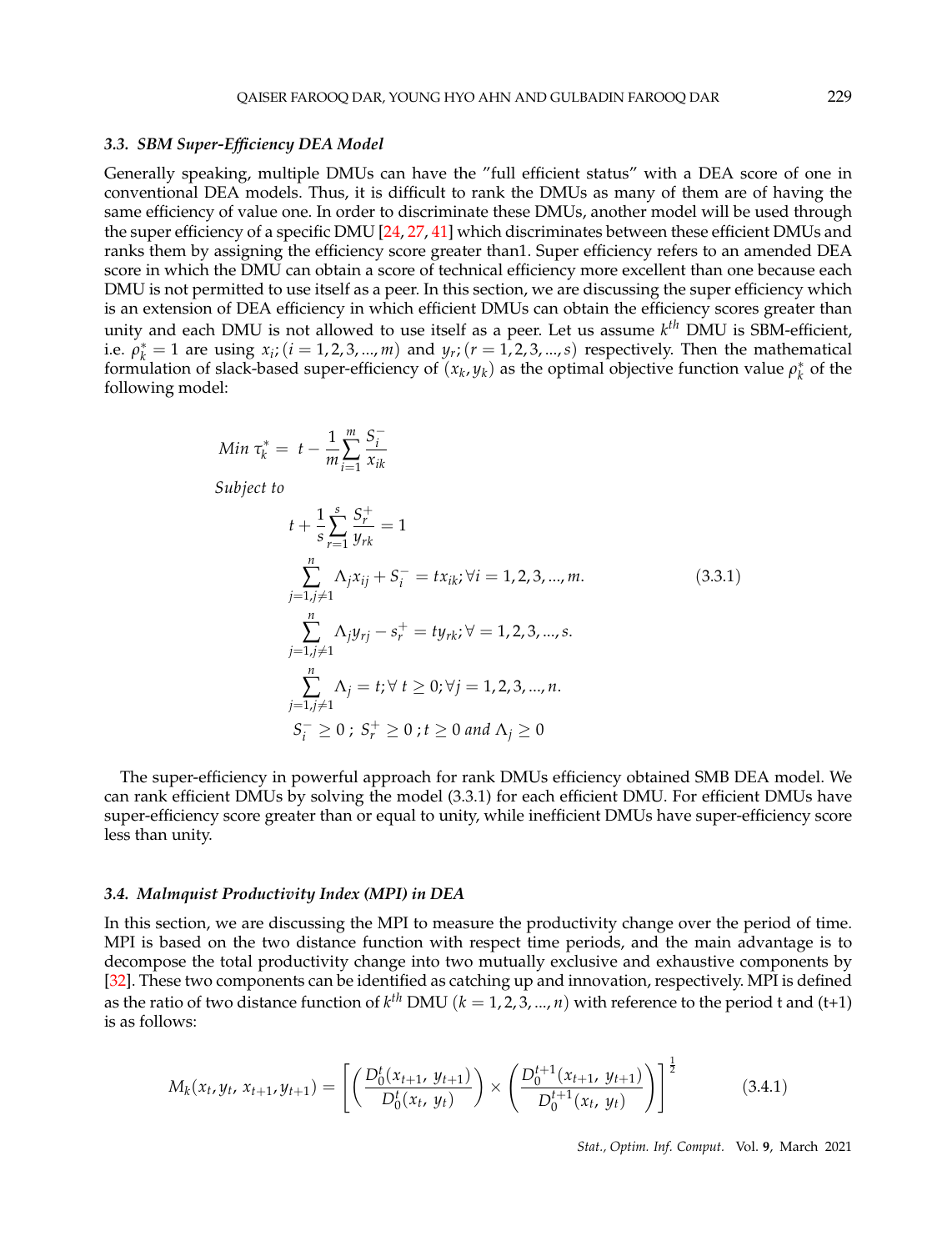Where  $x_t$ ,  $x_{t+1}$ ,  $y_t$  and  $y_{t+1}$  denotes input and output levels at the time period  $t$  and  $(t+1)$ . The equation (3.4.1) can be decomposing into two components, as follows:

$$
M_k(x_t, y_t, x_{t+1}, y_{t+1}) = \underbrace{\frac{D_0^{t+1}(x_{t+1}, y_{t+1})}{D_0^t(x_t, y_t)}}_{\text{max}} \times \left[ \left( \frac{D_0^t(x_{t+1}, y_{t+1})}{D_0^{t+1}(x_{t+1}, y_{t+1})} \right) \times \left( \frac{D_0^t(x_t, y_t)}{D_0^{t+1}(x_t, y_t)} \right) \right]^{\frac{1}{2}} \tag{3.4.2}
$$

This index represents two types of efficiencies. One which is outside the brackets measures the change in relative efficiency (i.e., the radial difference between the observed production and expected production) between years' *t* and  $(t + 1)$ , while the other within the brackets represents a shift in technology between the years'  $t$  and  $(t + 1)$ . That is;

$$
Efficiency \, change = \frac{D_0^{t+1}(x_{t+1}, y_{t+1})}{D_0^t(x_t, y_t)}
$$
\n
$$
Technical \, change = \left[ \left( \frac{D_0^t(x_{t+1}, y_{t+1})}{D_0^{t+1}(x_{t+1}, y_{t+1})} \right) \times \left( \frac{D_0^t(x_t, y_t)}{D_0^{t+1}(x_t, y_t)} \right) \right]^{\frac{1}{2}}
$$
\n
$$
(b)
$$

The value of  $M_k$  lies greater than unity, i.e.  $M_k \geq 1$  implies that the total factor productivity has increased or decreased over the time period *t* and  $(t + 1)$ .  $M_k = 1$  main that there is no change in productivity where  $M_k \geq 1$  implies the percentage change of productivity over the time period *t* and  $t + 1$ . Improvement in productivity yield MI greater than unity, and any impairment in performance yields MI less than unity. At times it may happen that efficiency change and technical change are moving in opposite directions.

To sum up, this [32] define productivity growth as a product of efficiency change and technical change. They interpreted the components of productivity growth as improvements in efficiency change are considered to be catching up, while improvements in technical change are considered to be evidence of innovation. This decomposition thus provides a way for testing the source of change in productivity. To know the source, it is necessary to measure the MPI, and various approaches are known to calculate this index. Herein we apply linear programming approach as given by [22]. Suppose we have  $x_{ij}^t$  and  $y_{rj}^t$ that are inputs and outputs of  $j^{th}$  DMU  $(j = 1, 2, 3, ..., n)$  at point time *t*. The reference technology for the

time period *t* can be obtained from the data set as follows:  
\n
$$
s^{t} = \{(x^{t}, y^{t})
$$
\n
$$
x_{i}^{t} \ge \sum_{j=1}^{n} \lambda_{j}^{t} x_{ij}^{t} \forall i = 1, 2, 3...m
$$
\n
$$
y_{r}^{t} \le \sum_{j=1}^{n} \lambda_{j}^{t} y_{rj}^{t} \forall r = 1, 2, 3...s
$$
\n
$$
\sum_{j=1}^{n} \lambda_{j}^{t} = 1 \forall \lambda_{j}^{t} \ge 0; \forall j = 1, 2, 3...n \}
$$
\n(3.4.3)

Thus to calculate Malmquist productivity of a DMU between time period  $t$  and  $t + 1$ , we need to solve four linear programming problems with four different maximize objective functions  $D_0^t(x_t, y_t)$ ,  $D_0^{t+1}(x_t, y_t)$ ,  $D_0^t(x_{t+1}, y_{t+})$  and  $D_0^{t+1}(x_{t+1}, y_{t+})$  under the same set of constraints as shown in the model (3.4.3) on same time period  $t$  and  $(t + 1)$ .

#### *3.5. Tobit Regression Analysis in DEA*

In this section, we are discussing Tobit regression analysis, to estimate the linear relationship between efficiency (dependent variable) and set of independent variables. Tobit analysis is also called a censored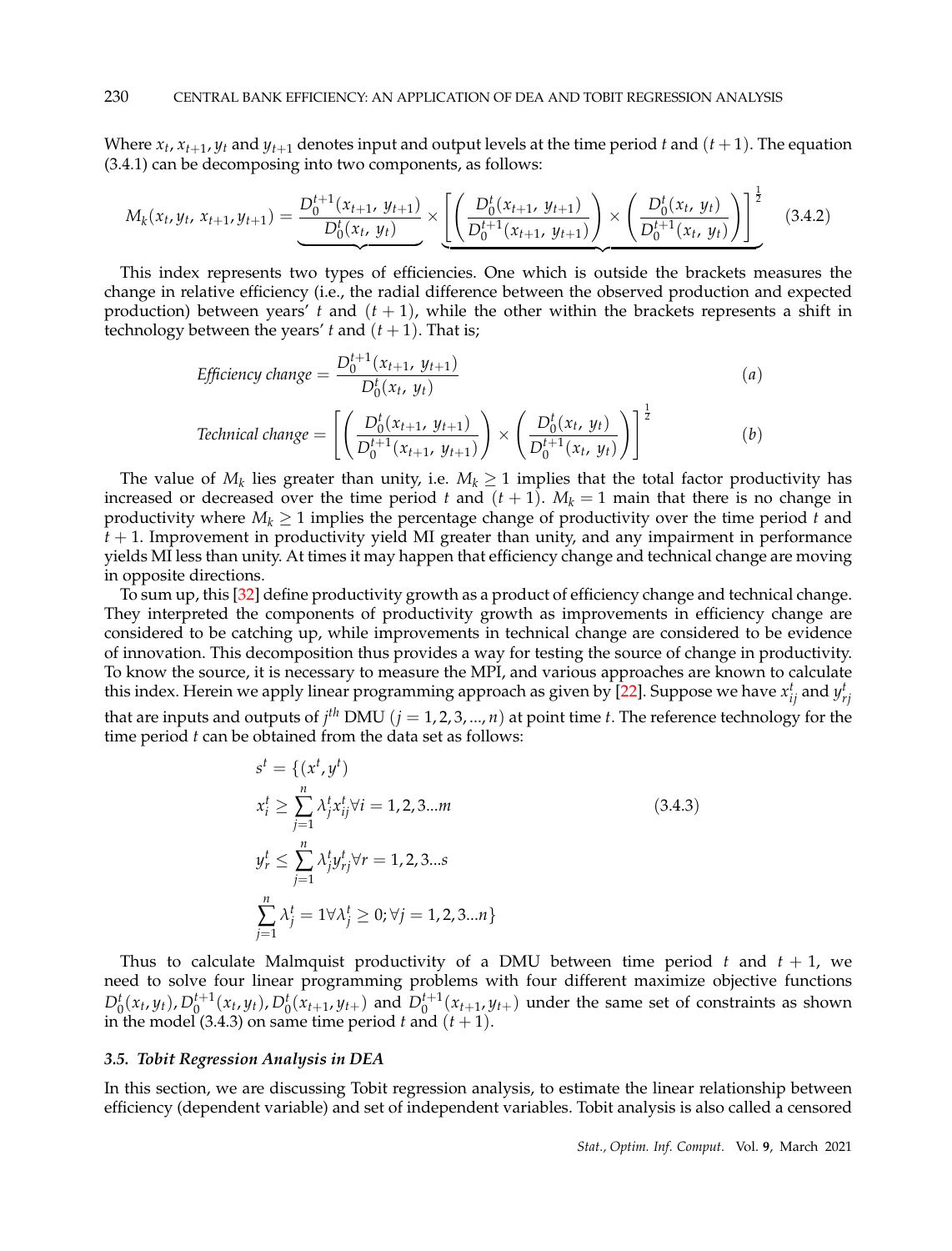regression and the efficiency score estimated by (0 and 1). The standard form of the Tobit model for *i th* DMU is given as follows:

$$
y_j^* = \beta' x_j + \varepsilon_j
$$
  
\n
$$
y_j = y_j^* i f y_j^* \ge 0
$$
  
\n
$$
y_j = 0; i f y_j^* < 0
$$
  
\n
$$
y_j = 0; i f y_j^* < 0
$$
\n(3.5.1)

Where  $x_i$  and  $\beta$  are the vectors of explanatory variables and unknown parameters and  $y_i^*$  is an efficiency score of the DEA model treated as the latent independent variable. The error term  $\varepsilon_j$  fellows' normal distribution with mean 0 and variance  $\sigma^2$  i.e.  $\varepsilon_j \sim N(0,\sigma^2)$  $\forall j = 1,2,3,...,n$ .

## **4. Data Collection and Statistical Analysis**

In this section, DEA methodology is applied to the 17 central banks of top Asian exporter countries for the three financial years 2016-18. The data structure has been collected from Bloomberg, central banks annual reports and other national and international economic magazines where data was compiled in Excel, DEA Frontier, PIM-DEA and Stata software.

In this study, we have used three inputs operating expenses (million \$), total investment (million \$), and total deposits (million \$) where total assets (million \$) and net income (million \$) are considered as two outputs for the efficiency evaluation by using DEA methodology. Where for the Tobit analysis super-efficiency score is used as dependent variable (which is censored) and total exports (million \$), total imports (million \$), GDP and exchange rate (AER) are used as independent variables. Summary statistics of all inputs and output variables are given in table 1.

Table 1. Summary Statistics of all Inputs and outputs (in Million U.S. \$).

| <b>Variables</b>          | <b>Year 2016</b><br>Mean $\pm$ S.D | <b>Year 2017</b><br>Mean $\pm$ S.D | <b>Year 2018</b><br>Mean $\pm$ S.D |
|---------------------------|------------------------------------|------------------------------------|------------------------------------|
| <b>Operating Expenses</b> | 212014±630554                      | 1235198±4617164                    | 15989±23617                        |
| <b>Total Investment</b>   | 440036±1229393                     | 477378±1151894                     | 289903±989764                      |
| <b>Total Deposits</b>     | 767908 ± 1341411                   | 2897261±9270686                    | 466346±1020088                     |
| <b>Total Assets</b>       | 67398943±164099793                 | 70552843±171047884                 | 1365420±2780353                    |
| <b>Net Income</b>         | 904871±2539354                     | 2341541±7643911                    | $12355 + 22946$                    |
| <b>Exports</b>            | 272763041±315114113                | 275511338±316082408                | 400386006±580387767                |
| Import                    | 317253092±527502246                | 363979486±554889152                | 326320588±406611282                |
| <b>GDP</b>                | 1435771±2786927                    | 1525107±2963841                    | 1657784±3287730                    |

The Central Intelligence Agency, Population Statistics by Country and International Trade Centre, Trade Map Accessed on August 16, 2019, has reported the top Asian exporter countries, as shown in table 2. China is the largest exporter, not only in the Asian economy but also in the world economy too. China exported \$2.41T and imported \$1.54T, resulting in a positive trade balance of \$873B, which is about 36% of total Asian export. The export of Japan is about \$738.18B, and South Korea is about \$605.17B pursue on 2nd and 3rd place in the ranking, which is about 10.7% and 8.7% of total Asia export. The total export of Kazakhstan (\$ 60.95B), Bangladesh (\$43.53B), Pakistan (\$23.63B), and Sri Lanka (\$11.97B) pursue 14th, 15th, 16th and 17th position in the Asian export economy see [42]. In this study, we have taken the central bank (as DMUs) data of the top 17 Asian exporter countries, as listed in the below table 2.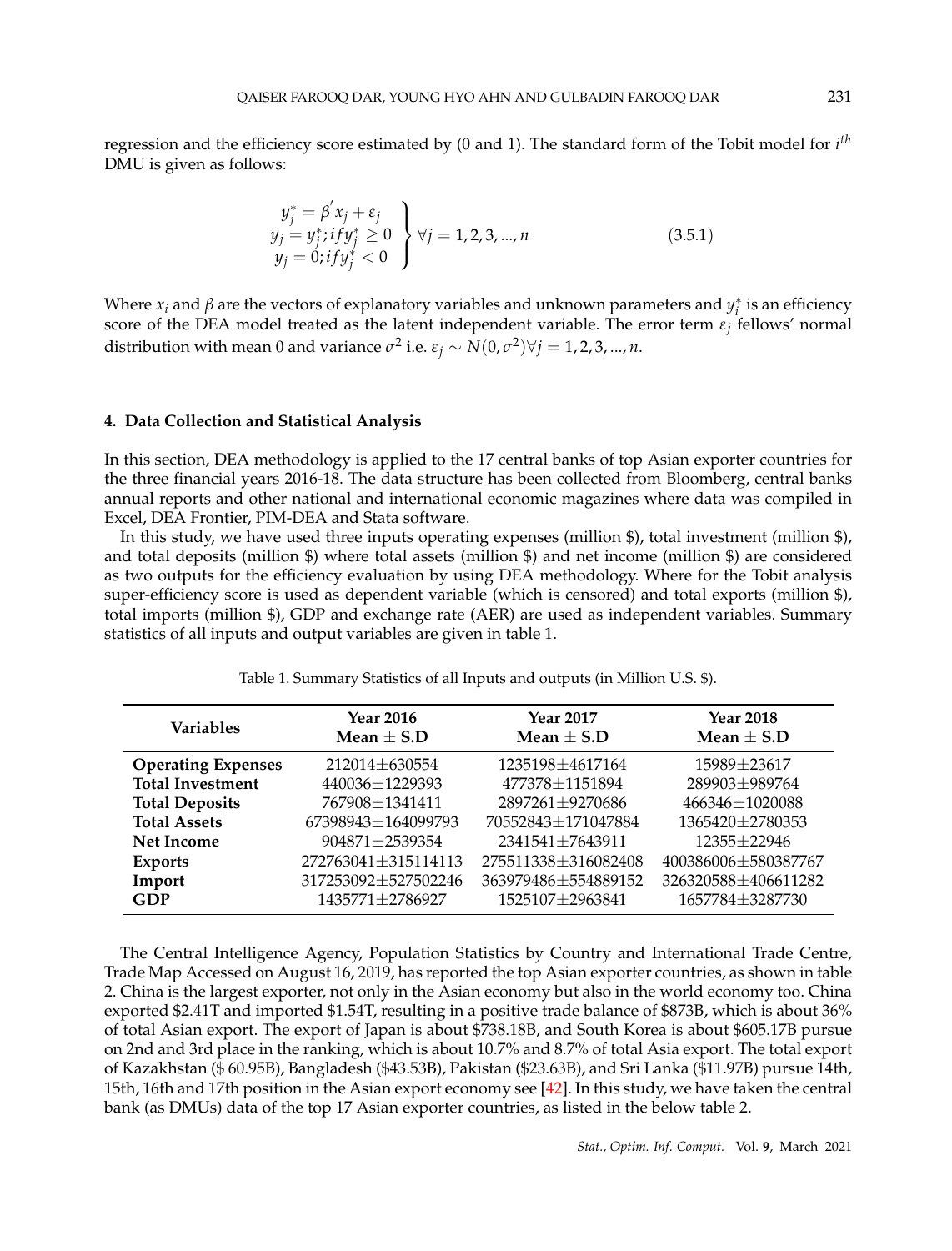| Rank | Name Country | Name of Central Bank                           | <b>DMUs</b>       |
|------|--------------|------------------------------------------------|-------------------|
| 1    | China        | People's Bank of China                         | DMU1              |
| 2    | Japan        | Bank of Japan                                  | DMU <sub>2</sub>  |
| 3    | South Korea  | <b>Bank of Korea</b>                           | DMU3              |
| 4    | Hong Kong    | Hong Kong Monetary Authority                   | DMU4              |
| 5    | Singapore    | Monetary Authority of Singapore                | DMU <sub>5</sub>  |
| 6    | Taiwan       | Central Bank of the Republic of China (Taiwan) | DMU <sub>6</sub>  |
| 7    | India        | Reserve Bank of India                          | DMU7              |
| 8    | Vietnam      | <b>State Bank of Vietnam</b>                   | DMU8              |
| 9    | Thailand     | <b>Bank of Thailand</b>                        | DMU9              |
| 10   | Malaysia     | Central Bank of Malaysia                       | DMU <sub>10</sub> |
| 11   | Indonesia    | Bank of Indonesia                              | DMU <sub>11</sub> |
| 12   | Turkey       | Central Bank of the Republic of Turkey         | DMU <sub>12</sub> |
| 13   | Philippines  | Central Bank of the Philippines                | DMU <sub>13</sub> |
| 14   | Kazakhstan   | National Bank of Kazakhstan                    | DMU <sub>14</sub> |
| 15   | Bangladesh   | Bangladesh Bank                                | DMU <sub>15</sub> |
| 16   | Pakistan     | <b>State Bank of Pakistan</b>                  | DMU <sub>16</sub> |
| 17   | Sri Lanka    | Central Bank of Sri Lanka                      | DMU17             |

Table 2. List of top 17 Asian exporter countries.

# **5. Results and Discussion**

This section analyses the central bank efficiency and results obtained by using the proposed DEA methodology. We use both radial and non-radial measures of efficiency to obtain pure technical, scale and super efficiency of top 17 Asia central banks listed in table 2 for 2016-18. The slack-based super-

|  |  |  |  |  | Table 3. Radial, non-radial, Super-efficiency and ranking of DMUs in the year 2016. |
|--|--|--|--|--|-------------------------------------------------------------------------------------|
|--|--|--|--|--|-------------------------------------------------------------------------------------|

| <b>Radial Efficiency</b> |            |        | <b>Non-Radial Efficiency</b> |            |            | <b>SBM Super-efficiency</b> |            |      |            |                |
|--------------------------|------------|--------|------------------------------|------------|------------|-----------------------------|------------|------|------------|----------------|
| <b>DMUs</b>              | <b>CRS</b> | VRS    | SE                           | <b>CRS</b> | <b>VRS</b> | SE                          | <b>CRS</b> | Rank | <b>VRS</b> | Rank           |
| DMU1                     | 0.0121     | 0.0141 | 0.8597                       | 0.0080     | 0.0080     | 0.9988                      | 0.0080     | 12   | 0.0080     | 13             |
| DMU2                     | 0.8415     | 0.9241 | 0.9106                       | 0.0656     | 0.0710     | 0.9238                      | 0.0656     | 7    | 0.0710     | 8              |
| DMU3                     | 0.0355     | 0.0749 | 0.4736                       | 0.0153     | 0.0159     | 0.9676                      | 0.0153     | 10   | 0.0159     | 12             |
| DMU4                     | 1.0000     | 1.0000 | 1.0000                       | 1.0000     | 1.0000     | 1.0000                      | 36.8930    | 1    | 35.1489    | 1              |
| DMU <sub>5</sub>         | 1.0000     | 1.0000 | 1.0000                       | 1.0000     | 1.0000     | 1.0000                      | 1.5854     | 3    | 2.0084     | 5              |
| DMU <sub>6</sub>         | 1.0000     | 1.0000 | 1.0000                       | 1.0000     | 1.0000     | 1.0000                      | 4.0676     | 2    | 4.1778     | 4              |
| DMU7                     | 0.0077     | 1.0000 | 0.0077                       | 0.0014     | 1.0000     | 0.0014                      | 0.0014     | 15   | 4.3089     | 3              |
| DMU8                     | 0.2335     | 0.8819 | 0.2648                       | 0.1404     | 0.4444     | 0.3159                      | 0.1404     | 4    | 0.4444     | 6              |
| DMU9                     | 0.0226     | 0.0714 | 0.3166                       | 0.0156     | 0.0165     | 0.9476                      | 0.0156     | 9    | 0.0165     | 11             |
| DMU <sub>10</sub>        | 0.1810     | 0.6416 | 0.2821                       | 0.1129     | 0.2166     | 0.5214                      | 0.1129     | 5    | 0.2166     | 7              |
| DMU11                    | 0.0880     | 0.8493 | 0.1036                       | 0.0390     | 0.0537     | 0.7264                      | 0.0390     | 8    | 0.0537     | 9              |
| DMU12                    | 0.0027     | 0.3568 | 0.0074                       | 0.0014     | 0.0019     | 0.7634                      | 0.0014     | 14   | 0.0019     | 15             |
| DMU <sub>13</sub>        | 0.3198     | 0.3221 | 0.9930                       | 0.0062     | 0.0062     | 0.9991                      | 0.0062     | 13   | 0.0062     | 14             |
| DMU14                    | 0.1714     | 1.0000 | 0.1714                       | 0.0891     | 1.0000     | 0.0891                      | 0.0891     | 6    | 5.2030     | $\overline{2}$ |
| DMU15                    | 0.0448     | 0.6268 | 0.0715                       | 0.0128     | 0.0268     | 0.4774                      | 0.0128     | 11   | 0.0268     | 10             |
| DMU16                    | 0.0153     | 0.0154 | 0.9914                       | 0.0001     | 0.0002     | 0.2832                      | 0.0001     | 17   | 0.0002     | 17             |
| DMU17                    | 0.1030     | 0.1086 | 0.9488                       | 0.0011     | 0.0011     | 0.9959                      | 0.0011     | 16   | 0.0011     | 16             |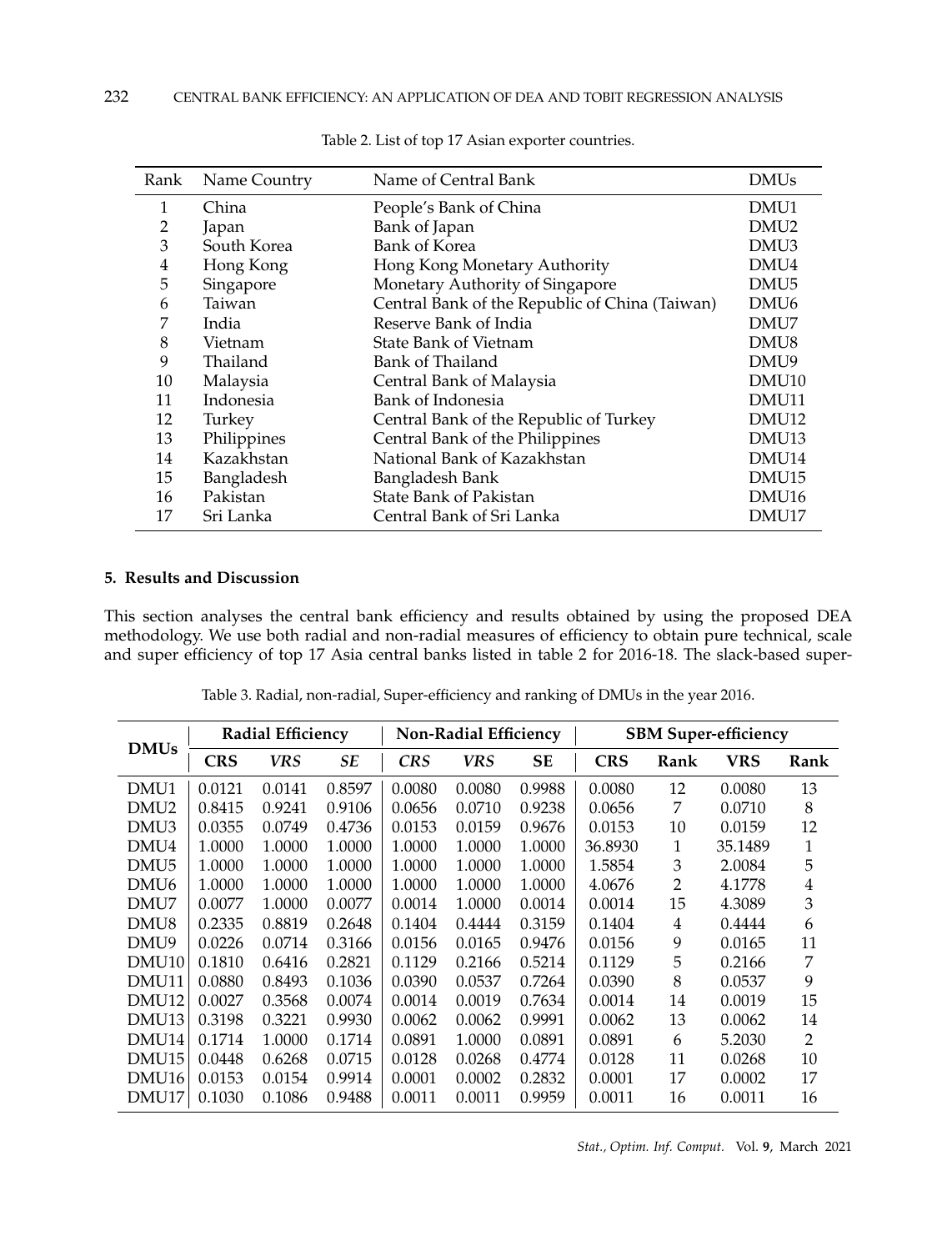efficiency model is applied for rank the DMUs. MPI is used to measure the productivity changes, efficiency change and technical change over a period of time. This study is further expanded to find the impact of exports, imports, GDP and average exchange rate on the central bank efficiency by using a Tobit analysis model.

The result of radial DEA model (3.1.1), (3.1.2) and non-radial DEA model (3.2.2) reveals the mixed and pure technical efficiency where the ratio of the pure technical efficiency and mixed efficiency is the scale efficiency obtained by using the equation (I). The efficiency score equal to unity has denoted the efficiency, and less than unity is deemed to be relatively inefficient. It is shown from the table 3 that four DMUs are technically efficient and only three DMUs are pure technical efficient (score=1) out of 17 DMUs. The radial and non-radial efficiency scores reveal the DMU4, DMU5, and DMU6 are technically and optimal scale efficient for the year 2016, as shown in table 3. At the same time, DMU7 is technical efficient but havening scale inefficiency 0.00771 in case of radial measures and 0.00143 in case of nonradial measure. The DMU4 is most efficient DMU and having rank 1 with super efficiency score (36.893 in CRS) and (35.1489 in VRS. On the other hand, DMU16 is most inefficient in CSR, as well as in VRS. Overall rakings based on super-efficiency are shown in table 3.

In years 2017, DMU13 have improved the both technical as well as scale efficiency 0.00616 to 1.57527 in case of CRS and 0.00617 to 1.57578 in case of VRS from 2016 to 2017. Thus out of 17 DMUs, seven DMUs are performing technically efficient, and among seven two are having scale efficiency, as shown in table 4. As per the super efficiency DMU4 retain the position at the top with a super-efficiency score (30.65587 in CRS and 77.81029 in VRS). Whereas in the case of DMU7 is the second most efficient with a super-efficiency score (29.86088) in case of VRS but have scale inefficiency. This means DMU7 and DMU14 can improve efficiency by increasing the scale of inputs and outputs. On the other side DMU 1, 2, and 3 are improving the technical as well as scale efficiency, as shown in table 4.

|                   |            | <b>Radial Efficiency</b> |        |            | <b>Non-Radial Efficiency</b> |        | <b>SBM Super-Efficiency</b> |      |            |      |
|-------------------|------------|--------------------------|--------|------------|------------------------------|--------|-----------------------------|------|------------|------|
| <b>DMUs</b>       | <b>CRS</b> | VRS                      | SЕ     | <b>CSR</b> | <b>VRS</b>                   | SE     | <b>CRS</b>                  | Rank | <b>VRS</b> | Rank |
| DMU1              | 0.1028     | 0.1133                   | 0.9073 | 0.0285     | 0.0288                       | 0.9874 | 0.0285                      | 8    | 0.0289     | 11   |
| DMU <sub>2</sub>  | 0.0224     | 0.0695                   | 0.3228 | 0.0008     | 0.0009                       | 0.9545 | 0.0009                      | 13   | 0.0009     | 14   |
| DMU3              | 0.1045     | 0.1473                   | 0.7095 | 0.0181     | 0.0200                       | 0.9050 | 0.0182                      | 9    | 0.0201     | 12   |
| DMU4              | 1.0000     | 1.0000                   | 1.0000 | 1.0000     | 1.0000                       | 1.0000 | 77.8102                     | 1    | 30.6558    | 1    |
| DMU <sub>5</sub>  | 1.0000     | 1.0000                   | 1.0000 | 1.0000     | 1.0000                       | 1.0000 | 1.1882                      | 3    | 1.1898     | 6    |
| DMU <sub>6</sub>  | 1.0000     | 1.0000                   | 1.0000 | 1.0000     | 1.0000                       | 1.0000 | 1.0466                      | 4    | 1.0466     | 7    |
| DMU7              | 0.0019     | 1.0000                   | 0.0019 | 0.0001     | 1.0000                       | 0.0001 | 0.0001                      | 17   | 29.8608    | 2    |
| DMU8              | 0.0381     | 1.0000                   | 0.0381 | 0.0047     | 1.0000                       | 0.0047 | 0.0048                      | 11   | 1.3555     | 4    |
| DMU9              | 0.2092     | 0.5874                   | 0.3562 | 0.0848     | 0.2115                       | 0.4010 | 0.0849                      | 6    | 0.2116     | 9    |
| DMU <sub>10</sub> | 0.1697     | 0.6247                   | 0.2716 | 0.1322     | 0.2492                       | 0.5306 | 0.1323                      | 5    | 0.2493     | 8    |
| DMU <sub>11</sub> | 0.1109     | 0.3650                   | 0.3039 | 0.0063     | 0.0008                       | 0.7257 | 0.0006                      | 14   | 0.0009     | 15   |
| DMU <sub>12</sub> | 0.0338     | 0.7112                   | 0.0475 | 0.0054     | 0.0194                       | 0.2798 | 0.0055                      | 10   | 0.0195     | 13   |
| DMU <sub>13</sub> | 1.0000     | 1.0000                   | 1.0000 | 1.0000     | 1.0000                       | 1.0000 | 1.5753                      | 2    | 1.5758     | 3    |
| DMU14             | 0.0161     | 1.0000                   | 0.0161 | 0.0037     | 1.0000                       | 0.0037 | 0.0037                      | 12   | 1.2043     | 5    |
| DMU <sub>15</sub> | 0.0856     | 0.7288                   | 0.1174 | 0.0502     | 0.2032                       | 0.2474 | 0.0503                      | 7    | 0.2033     | 10   |
| DMU <sub>16</sub> | 0.1566     | 0.1575                   | 0.9947 | 0.0003     | 0.0003                       | 0.9988 | 0.0004                      | 16   | 0.0004     | 17   |
| DMU17             | 0.1437     | 0.1481                   | 0.9697 | 0.0005     | 0.0005                       | 0.9942 | 0.0005                      | 15   | 0.0005     | 16   |

|  |  | Table 4. Radial, non-radial, Super-efficiency and ranking of DMUs in the year 2017. |  |
|--|--|-------------------------------------------------------------------------------------|--|
|  |  |                                                                                     |  |

The technical, purely technical, scale and super-efficiency score of 17 DMUs for the year 2018 is present in table 5. It was revealed from the results the DMU1, 2, 3, 10 and 12 improves the technical and scale efficiency and become the efficient DMUs. Thus from the out of 17 DMUs, 7 DMUs are technically and optimal scale efficient. The DMU6 and DMU7 were performing efficiently there function but unable to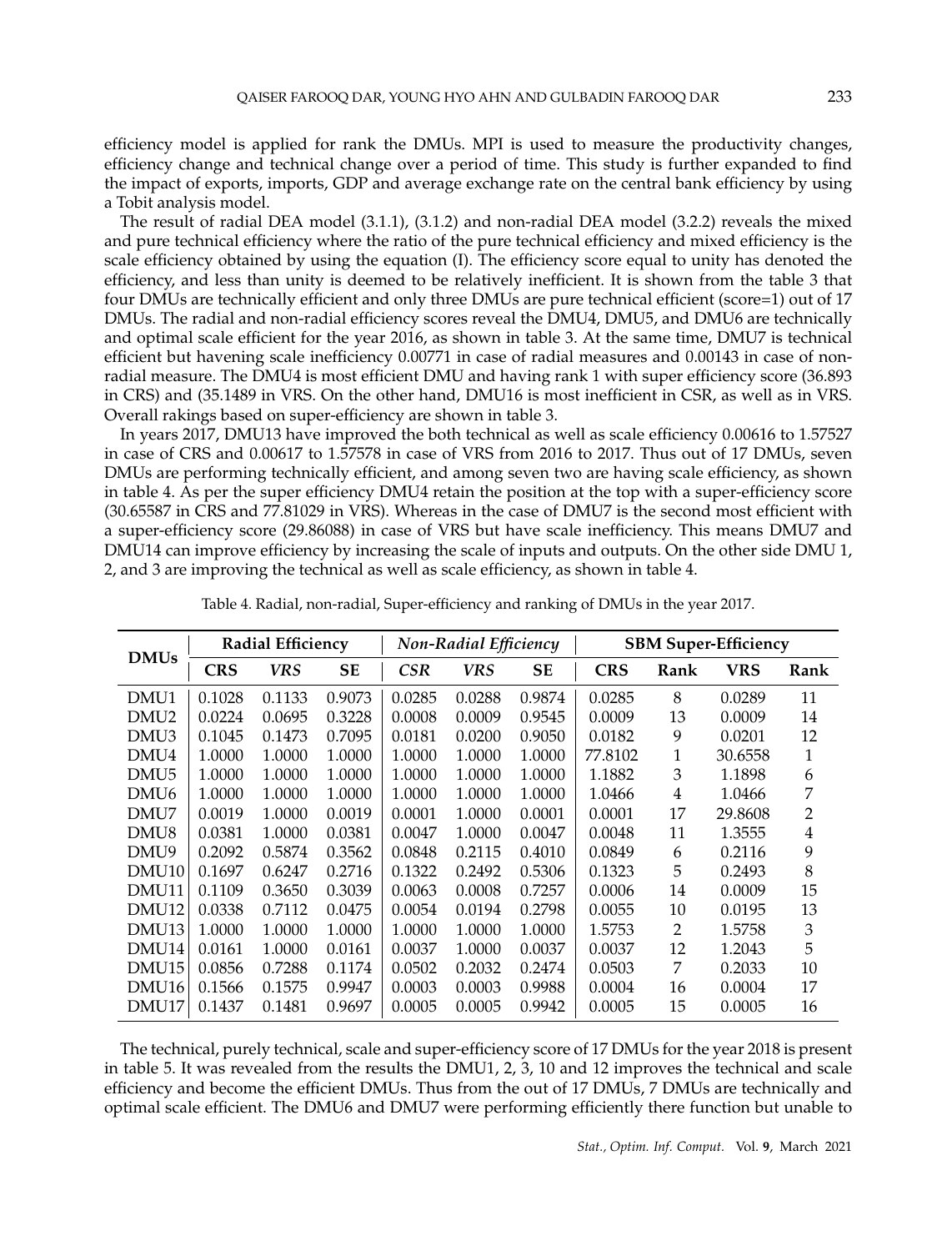maintain the efficiency for the year 2018 and become inefficient. Thus out of 17, 10 DMUs remain efficient in the year 2018, as shown in table 5. The inefficient DMUs can improve the efficiency either by reducing the equivalent level of inputs without altering the output quantity produced or increasing the output quantity produced without altering the level of input.

The super-efficiency results given in table 5 for the year 2018, indicates the DMU12 is most efficient DMU in case of CRS where in case of VRS, DMU2 is most efficient and is the benchmark for the other DMUs. The DMU2 which was the most efficient for the 2016 and 2017 are maintaining the rank also at the top in 2018. Where the ranking of other DMUs improve dramatically over the period of time, especially DMU1, DMU2, and DMU3 become the efficient DMUs in the year 2018. The efficiency score and rank of DMU 16 has not altered significantly over the period of time and remain the 16th position in the year 2018.

|                   |            | <b>Radial Efficiency</b> |           |            | <b>Non-Radial Efficiency</b> |           |            |      | <b>SBM Super-Efficiency</b> |      |
|-------------------|------------|--------------------------|-----------|------------|------------------------------|-----------|------------|------|-----------------------------|------|
| <b>DMUs</b>       | <b>CRS</b> | VSR                      | <b>SE</b> | <b>CRS</b> | <b>VRS</b>                   | <b>SE</b> | <b>CRS</b> | Rank | <b>VRS</b>                  | Rank |
| DMU1              | 1.0000     | 1.0000                   | 1.0000    | 1.0000     | 1.0000                       | 1.0000    | 1.6320     | 5    | 1.8840                      | 6    |
| DMU <sub>2</sub>  | 1.0000     | 1.0000                   | 1.0000    | 1.0000     | 1.0000                       | 1.0000    | 5.3181     | 3    | 22.9424                     | 2    |
| DMU <sub>3</sub>  | 1.0000     | 1.0000                   | 1.0000    | 1.0000     | 1.0000                       | 1.0000    | 1.3979     | 6    | 1.4605                      | 9    |
| DMU4              | 1.0000     | 1.0000                   | 1.0000    | 1.0000     | 1.0000                       | 1.0000    | 10.3103    | 1    | 23.7936                     | 1    |
| DMU <sub>5</sub>  | 1.0000     | 1.0000                   | 1.0000    | 1.0000     | 1.0000                       | 1.0000    | 1.1824     | 7    | 1.1915                      | 10   |
| DMU <sub>6</sub>  | 0.9516     | 0.9640                   | 0.9871    | 0.9292     | 0.9436                       | 0.9848    | 0.9292     | 8    | 0.9436                      | 11   |
| DMU7              | 0.0458     | 0.1497                   | 0.3060    | 0.0003     | 0.0003                       | 0.9695    | 0.0002     | 17   | 0.0002                      | 17   |
| DMU8              | 0.0424     | 1.0000                   | 0.0424    | 0.0284     | 1.0000                       | 0.0284    | 0.0284     | 14   | 10.2050                     | 4    |
| DMU9              | 0.4435     | 0.5588                   | 0.7936    | 0.0069     | 0.0067                       | 1.0430    | 0.0069     | 15   | 0.0067                      | 15   |
| DMU <sub>10</sub> | 1.0000     | 1.0000                   | 1.0000    | 1.0000     | 1.0000                       | 1.0000    | 2.1614     | 4    | 1.7492                      | 7    |
| DMU11             | 0.2334     | 0.2699                   | 0.8648    | 0.2403     | 0.2430                       | 0.9890    | 0.2403     | 9    | 0.2430                      | 12   |
| DMU <sub>12</sub> | 1.0000     | 1.0000                   | 1.0000    | 1.0000     | 1.0000                       | 1.0000    | 9.5102     | 2    | 13.0923                     | 3    |
| DMU <sub>13</sub> | 0.5974     | 1.0000                   | 0.5974    | 0.2262     | 1.0000                       | 0.2262    | 0.2262     | 10   | 7.2871                      | 5    |
| DMU14             | 0.1842     | 0.2152                   | 0.8561    | 0.0866     | 0.0904                       | 0.9584    | 0.0866     | 11   | 0.0904                      | 13   |
| DMU <sub>15</sub> | 0.8784     | 0.8834                   | 0.9944    | 0.0812     | 0.0833                       | 0.9752    | 0.0812     | 12   | 0.0833                      | 14   |
| DMU16             | 0.0296     | 0.0307                   | 0.9656    | 0.0031     | 0.0031                       | 0.9882    | 0.0031     | 16   | 0.0032                      | 16   |
| DMU17             | 0.1641     | 1.0000                   | 0.1641    | 0.0289     | 1.0000                       | 0.0288    | 0.0289     | 13   | 1.4621                      | 8    |

Table 5. Radial, non-radial, Super-efficiency and ranking of DMUs in the year 2018.

The efficiency may change over the period of time, for example, the DMU1 (People's Bank of China), DMU2 (Bank of Japan), DMU4 (Bank of Korea), DMU10 (Central Bank of Malaysia) and DMU12 (Central Bank of the Republic of Turkey) are performing inefficiently during 2016 and 2017, but in 2018 these DMUs performing efficiently and benchmark of the other inefficiency DMUs. The statement was also cleared by DMU6 (Central Bank of the Republic of China (Taiwan)) which was the benchmark for the inefficiency DMUs during the year 2016 and 2017 but became inefficient during the year 2018. DMU13 (Central Bank of the Philippines) was inefficient in the year 2016 and 2018, improved efficiency during the year 2016 and became efficient. On the other side, DMU7 (Reserve Bank of India), DMU8 (State Bank of Vietnam), DMU9 (Bank of Thailand), DMU11 (Bank of Indonesia), DMU14 (National Bank of Kazakhstan), DMU15 (Bangladesh Bank), DMU16 (State Bank of Pakistan) and DMU17 (Central Bank of Sri Lanka) remain inefficient but change the value of efficiency over the period of time. Whereas, DMU4 (Hong Kong Monetary Authority) and DMU5 (Monetary Authority of Singapore) maintain efficiency over the period of time and remain the benchmark for the inefficient during 2016-18.

Table 6 presents the results of the MPI of 17 top Asian central banks. As mentioned in the model (3.4.2) MPI can be decomposed total productivity change into two components: technical change and efficiency change. We have estimated the total productivity change separately and analyzed the results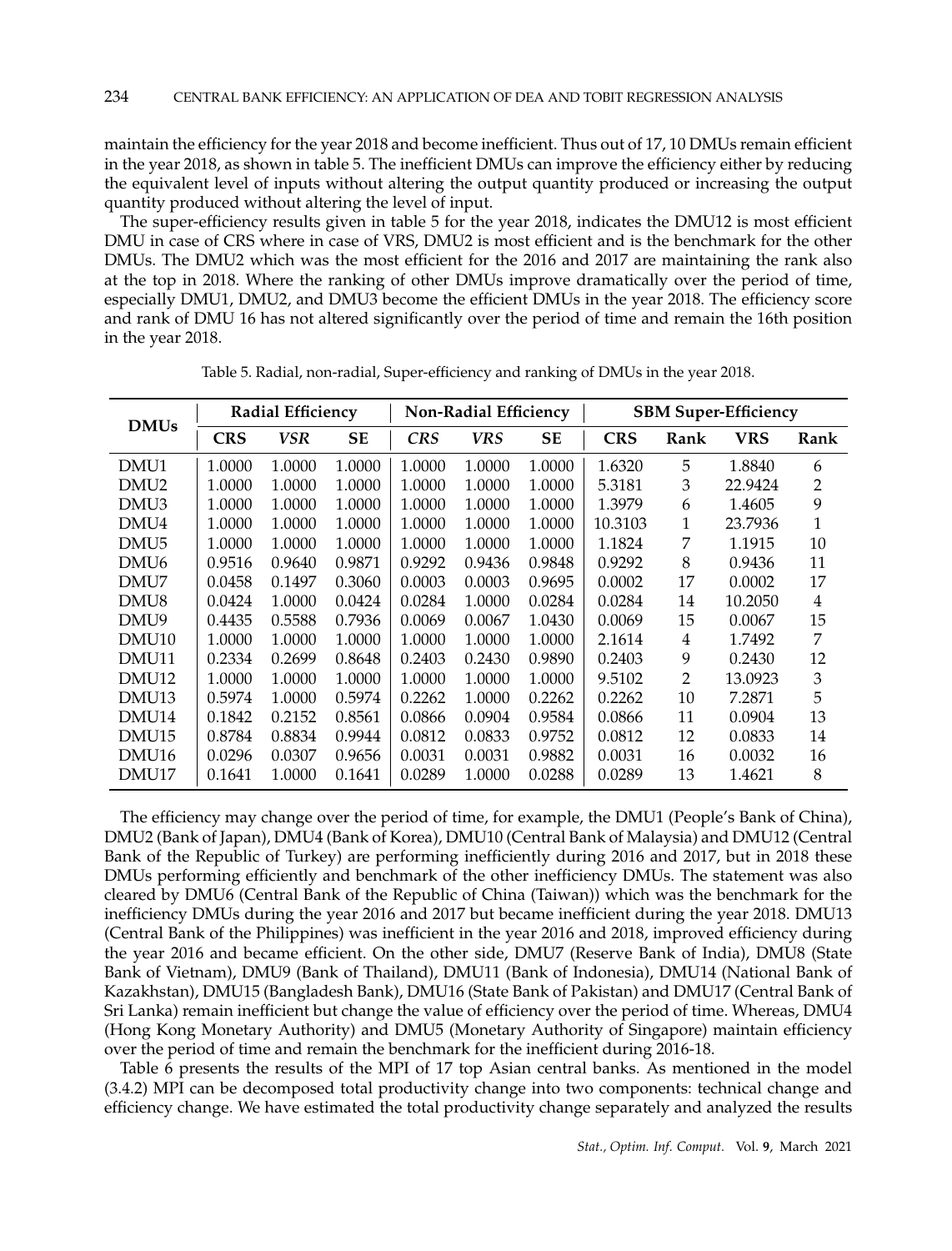

Figure 1. The productivity trend of DMUs during the period of 2016-18.

based on these separate components. Figure 1 shows the average shift of productivity, efficiency and technology over the period of time 2016-18. Overall, the productivity remains insignificant during 2016- 18 where efficiency has decline trade, and the technological shift has significant positive trade over the time period.

|                   | <b>Productivity Change</b> |         |         | <b>Efficiency Change</b> |         | <b>Technical Change</b> |         |         |         |
|-------------------|----------------------------|---------|---------|--------------------------|---------|-------------------------|---------|---------|---------|
| <b>DMUs</b>       | 2016-17                    | 2017-18 | 2016-18 | 2016-17                  | 2017-18 | 2016-18                 | 2016-17 | 2017-18 | 2016-18 |
| DMU1              | 0.9817                     | 0.1434  | 0.0842  | 0.1180                   | 0.1029  | 0.0121                  | 8.3184  | 1.3936  | 6.9333  |
| DMU <sub>2</sub>  | 23.5067                    | 0.0127  | 0.7477  | 37.4732                  | 0.0225  | 0.8415                  | 0.6273  | 0.5673  | 0.8885  |
| DMU3              | 0.4992                     | 0.8526  | 0.2208  | 0.3392                   | 0.1046  | 0.0355                  | 1.4718  | 8.1533  | 6.2247  |
| DMU4              | 1.6492                     | 4.6151  | 24.4527 | 1.0000                   | 1.0000  | 1.0000                  | 1.6492  | 4.6151  | 24.4527 |
| DMU <sub>5</sub>  | 2.7571                     | 14.9108 | 10.8480 | 1.0000                   | 1.0000  | 1.0000                  | 2.7571  | 14.9108 | 10.8480 |
| DMU <sub>6</sub>  | 4.3646                     | 3.2100  | 11.5113 | 1.0000                   | 1.0509  | 1.0509                  | 4.3646  | 3.0546  | 10.9544 |
| DMU7              | 4.9107                     | 0.2973  | 1.2050  | 3.9858                   | 0.0423  | 0.1684                  | 1.2321  | 7.0369  | 7.1560  |
| DMU8              | 10.8717                    | 4.2898  | 78.4714 | 6.1145                   | 0.9019  | 5.5146                  | 1.7780  | 4.7564  | 14.2297 |
| DMU9              | 0.3238                     | 4.7874  | 2.4908  | 0.1081                   | 0.4718  | 0.0510                  | 2.9966  | 10.1471 | 48.8575 |
| DMU <sub>10</sub> | 1.8884                     | 1.8617  | 3.2777  | 1.0664                   | 0.1697  | 0.1810                  | 1.7709  | 10.9705 | 18.1127 |
| DMU11             | 0.9410                     | 3.2247  | 3.5903  | 0.7932                   | 0.4755  | 0.3772                  | 1.1862  | 6.7817  | 9.5185  |
| DMU <sub>12</sub> | 0.1386                     | 0.1086  | 0.0138  | 0.0785                   | 0.0338  | 0.0027                  | 1.7671  | 3.2083  | 5.1884  |
| DMU <sub>13</sub> | 1.1148                     | 32.2313 | 19.7224 | 0.3198                   | 1.6739  | 0.5354                  | 3.4856  | 19.2549 | 36.8387 |
| DMU <sub>14</sub> | 39.8849                    | 2.4221  | 6.0391  | 10.6034                  | 0.0878  | 0.9304                  | 3.7615  | 27.6029 | 6.4908  |
| DMU <sub>15</sub> | 1.3076                     | 0.3111  | 0.3226  | 0.5232                   | 0.0975  | 0.0510                  | 2.4992  | 3.1915  | 6.3260  |
| DMU <sub>16</sub> | 0.1408                     | 36.2361 | 7.0959  | 0.0975                   | 5.2786  | 0.5148                  | 1.4440  | 6.8647  | 13.7849 |
| DMU17             | 0.8491                     | 2.6951  | 6.6712  | 0.7168                   | 0.8754  | 0.6275                  | 1.1846  | 3.0786  | 10.6313 |
| Average           | 5.6547                     | 6.6006  | 10.3979 | 3.8434                   | 0.7876  | 0.7585                  | 2.4879  | 7.9758  | 13.9668 |

Table 6. Productivity, Efficiency and Technical Change from 2016-18.

Furthermore, it can be seen from the figure 1 that the productivity almost remains the same in the year 2016-17 and 2017-18. Where efficiency decreases from 3.845 in the year 2016-17 as compared to 0.788 in the year 2017-18 on the other side, there is a technological shift towards up from 2.485 in the year 2016-17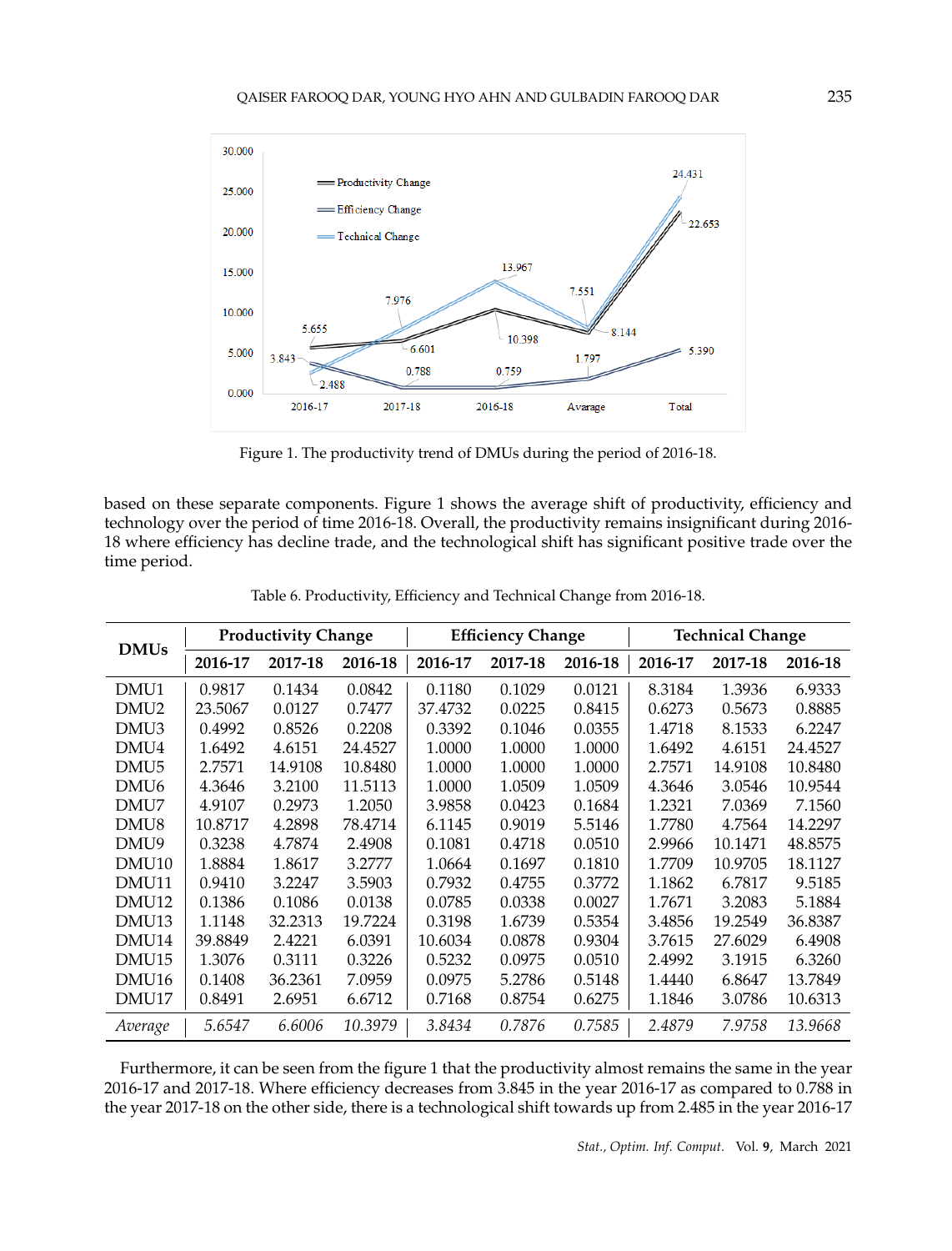vs 7.974 in the year 2017-18. The overall productivity change, efficiency change and technical shift for each DMU over the period of time are given in table 6. The first part shows the total productivity shown the productivity change between 2016-17, 2017-18 and 2016-18. In contrast, the second and third part showed the efficiency change and technological shift throughout studied time. It is revealed from table 6 that total productivity change is in influenced much heavily by technical change than the efficiency change.

It should be noted that index value higher than one means increase of total productivity, less than one means decrease and equal to one means no change in total productivity between the respective periods. The results show that DMU 2, 4, 5, 6, 8, 10, 13, 14, and 15 have increasing trend during the year 2016-17, whereas DMU 4, 5, 6, 8, 9, 10, 11, 13, 14, 16, and 17 has increasing trend over the period 2017-18. The remaining DMUs has decreased trend over the period 2016-17 and 2017-18. The productivity change, efficiency change and technical shift are also in figure 2, 3, and 4 in the Appendix-A.

Table 7 describes the results of Tobit regression analysis since Tobit analysis is designed to estimate linear relationships between variables when there is either left- or right-censoring in the dependent variable. As we noted, the efficiency score lies between 0 and 1, which implies the efficiency score is censored variable from the left as well from right between 0 and 1. Thus in this part, we are showing a linear relationship between the efficiency score of the central bank with total export level, total import level, average exchange rate and gross domestic product of the country.

It figures out that by taking all the four predictors (total export level, total import level, average exchange rate and gross domestic product of the country) together with the super-efficiency score as dependent variable (censor variable) in the model (3.5.1). The overall goodness of fitted value of the model for all three years is significantly based on the Log-Likelihood Ratio test ( $LR = -2.535$ ,  $\chi^2_{(4)} =$ 19.830; *Pvalue* = 0.0002) for the year 2016, (*LR* = *−*8.0965, *χ* 2 (4) = 13.720 with *Pvalue* = 0.0033) for the year 2017 whereas the  $LR=-7.0705$  for the year 2018 with  $(\chi^2_{(4)};P_{value}=0.0006)$  as shown in the table7. The pseudo *R* <sup>2</sup> has been observed to be 0.796, 0.458 and 0.583 for the year 2016, 2017 and 2018 respectively, which indicates that approximately 79.64% for the year 2016, 45.86% for the year 2017 and 58.32% variation in whether or not DMU is efficient can be predicted from the linear combination of four independent predictors. The results of the model (3.5.1) turned to statistically significant by considering all the four together.

| Year                            | 2016                 |         | 2017                 |                      | 2018               |         |  |
|---------------------------------|----------------------|---------|----------------------|----------------------|--------------------|---------|--|
| Variable                        | ß                    | P value | ß                    | P value              |                    | P-value |  |
| <b>Total Export Level</b>       | 5.54E-09             | 0.003   | 4.63E-09             | 0.026                | 4.65E-09           | 0.050   |  |
| <b>Total Import Level</b>       | $-1.87E-09$          | 0.058   | $-1.17E-09$          | 0.330                | $-1.79E-09$        | 0.535   |  |
| Average exchange rate           | $-1.51E-07$<br>0.224 |         | $-0.000230$          | 0.141                | $-0.000036$        | 0.053   |  |
| Gross domestic product          | $-2.28E-09$<br>0.013 |         | $-3.07E-07$<br>0.017 |                      | $-1.80E-07$        | 0.359   |  |
| Constant                        | $-0.184093$<br>0.157 |         | $-0.023306$<br>0.892 |                      | $-0.0769082$       | 0.663   |  |
| <b>Modal fitted Value</b>       | 2016                 |         | 2017                 |                      | 2018               |         |  |
| Log likelihood / $\chi^2_{(4)}$ | $-2.535072 / 19.83$  |         |                      | $-8.0904675 / 13.72$ | -7.0705116 / 19.79 |         |  |
| P Value / Pseudo $R^2$          | 0.0002 / 0.7964      |         | 0.0033 / 0.4586      |                      | 0.0006 / 0.5832    |         |  |

Table 7. Estimation results of Tobit regression model during 2016-18.

Further, it was observed from the results of Tobit analysis that only total export level of country has a significant positive impact on the efficiency of the central bank. The predictor's total import level and the average exchange rate have been found negative but statistically insignificant impact on the central bank efficiency (as P value *≥* 0.05). The gross domestic products of the country are showing a significant negative impact on the central bank efficacy for the year 2016 and 2017. They have an insignificant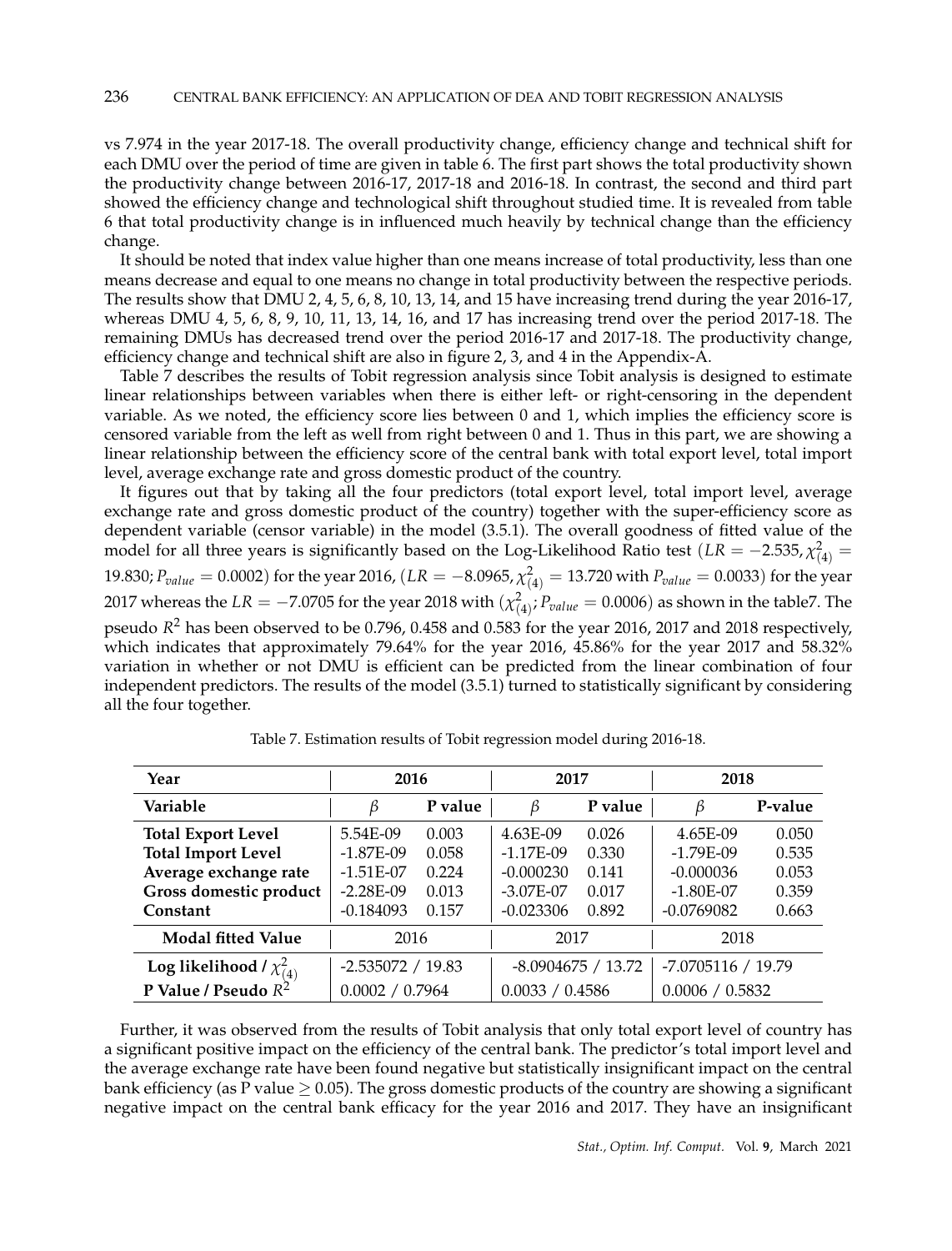negative impact for the year 2018, as shown in table 7.

| Year                       |          | 2016    |          | 2017    | 2018     |         |
|----------------------------|----------|---------|----------|---------|----------|---------|
| Variable                   |          | P-value |          | P-value |          | P-value |
| <b>Total Export Level</b>  | 0.9596   | 0.000   | 0.3658   | 0.036   | 0.3321   | 0.024   |
| <b>Total Imports Level</b> | $-0.818$ | 0.003   | $-0.129$ | 0.050   | $-0.079$ | 0.079   |
| Exchange rate              | $-0.246$ | 0.395   | $-0.217$ | 0.457   | $-0.166$ | 0.571   |
| GDP                        | $-0.378$ | 0.182   | $-0.765$ | 0.001   | $-0.321$ | 0.264   |

Table 8. Correlation results between Central bank efficiency during 2016-18.

Table 8 describes the results of correlation results between the central bank efficiency with total export level, total import level, GDP and average exchange rate. It was observed from the results of Pearson correlation that the total export level has found a statistically positive significant correlation with the central efficiency. Whereas, the total import, average exchange rate and GDP have a negative correlation with the central bank efficiency.

## **6. Summary, Conclusion and Recommendations**

Performance evaluation of central banks is beneficial for the international trade, development of banking system and other financial institutions of the nation. This study endeavours to evaluate the extent of technical, pure technical and scale efficiencies of top 17 Asian exporter country central banks using time series data during 2016-18 by using DEA and its extensions. DEA proved to be a fantastic technique of performance assessment inefficiency. DEA provides a measure of relative efficiency where the performance of DMUs is evaluated concerning others and helps to identify the strength and weakness of the DMUs. It also provides the possible direction of improvement and benchmarks for comparison purposes. Besides this, an attempt has been made to explain the ranking as per the performance central banks using the concept of super-efficiency. The productivity change, efficiency change and technological shift during 2016-18 were also attempted in this study. Further, the study was extended to find out the impact of total exports, total imports, GDP and exchange rate on the efficiency of the country central banks.

From the practical point of view, the conclusions can be drawn in three different ways as per the objectives of the study. First one is about the efficiency, it was concluded that the efficiencies of DMUs changes over a period of time except for DMU4 (Hong Kong Monetary Authority) remain superefficient and benchmark of all the DMUs throughout the study time. The central bank of China, Japan, South Korea, Hong Kong, Singapore, Taiwan, Malaysia and Turkey are operating the inputs and outputs efficiently as compared to the central bank of India, Vietnam, Thailand, Indonesia, Philippines, Kazakhstan, Bangladesh, Pakistan and Sri Lanka. However, the Hong Kong Monetary Authority is superior (super-efficient) in terms of efficiency, whereas Pakistan and Sri Lanka are inferior (lower rank) in terms of efficiency. It is observed the sources of overall technical inefficiency have been noticed due to reduced input and output utilization (i.e., managerial inefficiency) and failure to operate at most productive scale size (i.e., scale inefficiency). However, the overall inefficiency of most inefficient central banks is mainly attributed by pure technical inefficiency rather than scale inefficiency. The second one is about the change of productivity, efficiency and technology shift, and overall, the productivity remains insignificant during 2016-18 where efficiency has decline trade. The technical shift has significant positive trade over a period of time. Thus it was concluded that the overall productivity changes are because of a significant shift of technology rather than the efficiency change. It was also observed that there a significant positive correlation between the export level and the central bank efficiency. Thus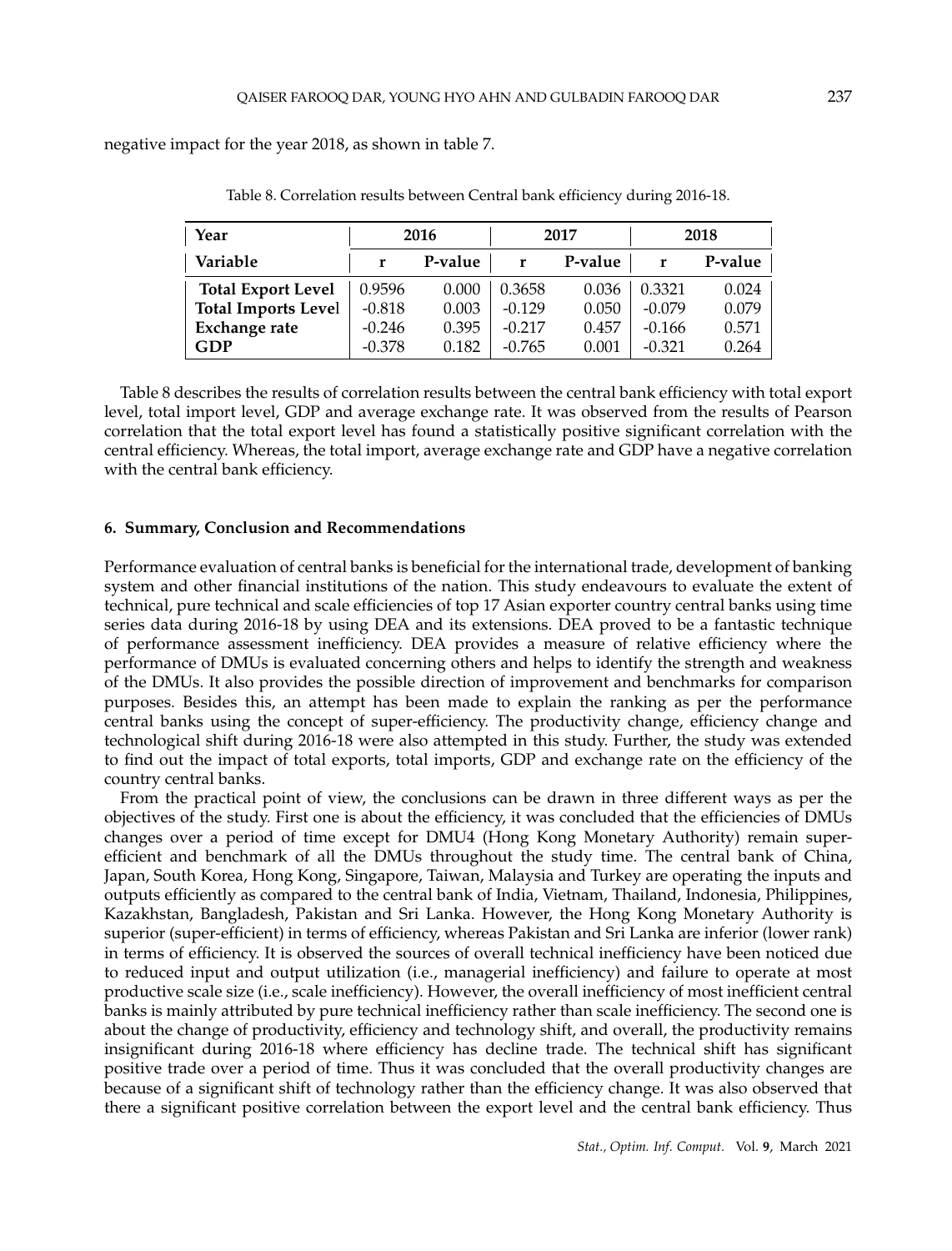## 238 CENTRAL BANK EFFICIENCY: AN APPLICATION OF DEA AND TOBIT REGRESSION ANALYSIS

finally, it was concluded that there is a positive impact of the export level of country and efficiency of the central bank as compared to import level, exchange rate and GDP.

The inefficient central bank can improve the efficiency by either reducing the level of the input without altering the output level or extended the output level without altering the input level and selecting appropriate scale size of the central bank. The efficiency of the central bank may improve by exploring the export level rather than import level in international trade. The future work could extend our research in various directions not considered in this study. First, we could examine the variations in the technical, purely technical, scale and super efficiency by using longitudinal data. Second, explore the same concept in the top exporter countries of the world.

## **Acknowledgement**

This work was supported by the Incheon National University, Incheon South Korea. The authors are grateful to an anonymous referee for some very constructive suggestions for improving the paper.

**Appendix A**



Figure 2. Productivity Change over a period of time.



Figure 3. Efficiency Change over a period of time.

REFERENCES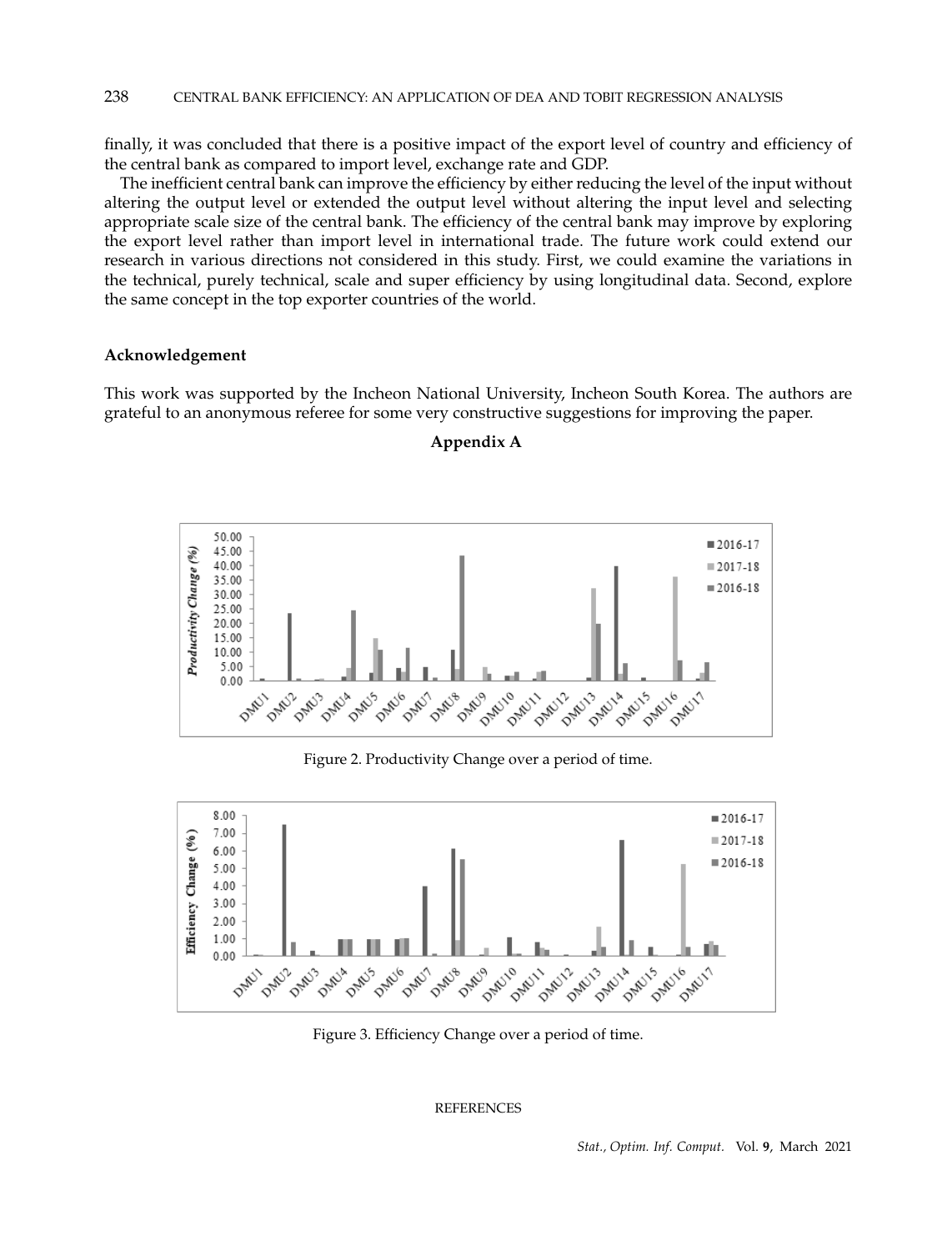

Figure 4. Technical shift over the period of time.

- 1. Swinburne, M. and Castello-Branco, M., *Central bank independence and central bank functions*, P. Downes and R. Vaez-Zadeh eds, pp. 414–44, 1991.
- 2. Rose, A. K., and Stanley, T. D., *A metaof the effect of common currencies on international trade*, Journal of economic surveys, vol.19,no.3,pp. 347-365, 2005.
- 3. Szakmary, A. C., and Mathur, I., *Central bank intervention and trading rule profits in foreign exchange markets*, Journal of International Money and Finance, vol.16, no. 4, pp. 513-535, 1997.
- 4. Polillo, S., and Guilln, M. F *Globalization pressures and the state: The worldwide spread of central bank independence*, American Journal of Sociology, vol.110, no. 6, pp. 1764-180, 2005.
- 5. Alesina, A., and Summers, L. H., *Central bank independence and macroeconomic performance: some comparative evidence*, Journal of Money, credit and Banking, vol.25, no. 2, pp. 151-162, 1993.
- 6. Cecchetti, S. G., and Krause, S., *Central bank structure, policy efficiency, and macroeconomic performance: exploring empirical relationships*, Review-Federal Reserve Bank of Saint Louis, vol. 84, no.4, pp. 47-60, 2002.
- 7. Heikensten, L., *How to promote and measure central bank efficiency*, BIS Review, no.24, pp. 1-5, 2003.
- 8. Howarth, D., *Running an enlarged euro-zoneCreforming the European Central Bank: efficiency, legitimacy and national economic interest*, Review of International Political Economy, vol. 14, no.5, pp. 820-841, 2007.
- 9. Taylor, J. B., *The robustness and efficiency of monetary policy rules as guidelines for interest rate setting by the European Central Bank*, Journal of Monetary Economics, vol. 43, no. 3, pp. 655-679, 1999.
- 10. Rafferty, M., and Tomljanovich, M., *Central bank transparency and market efficiency: An econometric analysis*, Journal of Economics and Finance, vol. 26, no. 2, pp. 150-161, 2002.
- 11. Saacke, P., *Technical analysis and the effectiveness of central bank intervention*, Journal of International Money and Finance, vol. 21, no. 4, pp. 459-479, 2002.
- 12. McKinley, V., and Banaian, K. *Central bank operational efficiency: meaning and measurement*, Central Banking Publications, 2005.
- 13. Kondova, G., and Bandyopadhyay, T., *The Impact of Non-bank Lending on Bank Efficiency: Data Envelopment Analysis of European Banks*, International Journal of Trade, Economics and Finance, vol. 10, no. 5, pp. 108-112, 2019.
- 14. Koopmans, Tjalling C., *Activity analysis of production and allocation*, Activity Analysis of Production and Allocation, John Wiley, Inc., 1951.
- 15. Sherman, H. D., *Hospital efficiency measurement and evaluation: empirical test of a new technique*, Medical care, pp.922-938, 1984.
- 16. Simar, L., and Wilson, P. W., *Statistical inference in non-parametric frontier models: The state of the art*, Journal of productivity analysis, vol. 13, no. 1, pp. 49-78, 2000.
- 17. Farrell, M. J., *The measurement of productive efficiency*, Journal of the Royal Statistical Society. Series A (General), vol. 120, no. 3, pp. 253-290, 1957.
- 18. Charnes, A., Cooper, W. W., and Rhodes, E., *Measuring the efficiency of decision-making units*, European journal of operational research, vol. 2, no. 6, pp. 429-444, 1978.
- 19. Banker, R. D., Charnes, A., and Cooper, W. W., *Some models for estimating technical and scale inefficiencies in data envelopment analysis*, Management Science, vol.30, no. 9, pp. 1078-1092, 1984.
- 20. Emrouznejad, A., and Yang, G. L., *A survey and analysis of the first 40 years of scholarly literature in DEA: 1978C2016*, Socio-Economic Planning Sciences, vol. 61, pp. 4-8, 2018.
- 21. Charnes, A. and Nerali'c, L., *Sensitivity analysis of the additive model in data envelopment analysis*, Journal of Operational Research, vol.48, no.3,pp. 332-341, 1990.
- 22. F?re R., Grosskopf S., Lovell C.A.K., *Radial Input Efficiency Measures. In: The Measurement of Efficiency of Production*, Studies in Productivity Analysis,vol.6, Springer, Dordrecht.
- 23. Dar, Q. F., Padi, T. R., and Tali, A. M., *Mixed input and output orientations of data envelopment analysis with linear fractional programming and least distance measures*, Statistics, Optimization & Information Computing, vol.4, no. 4, pp. 326-341, 2016.
- 24. Tone, K., *A slacks-based measure of efficiency in data envelopment analysis*, European journal of operational research, vol. 130, no. 3, pp. 498-509, 2001.